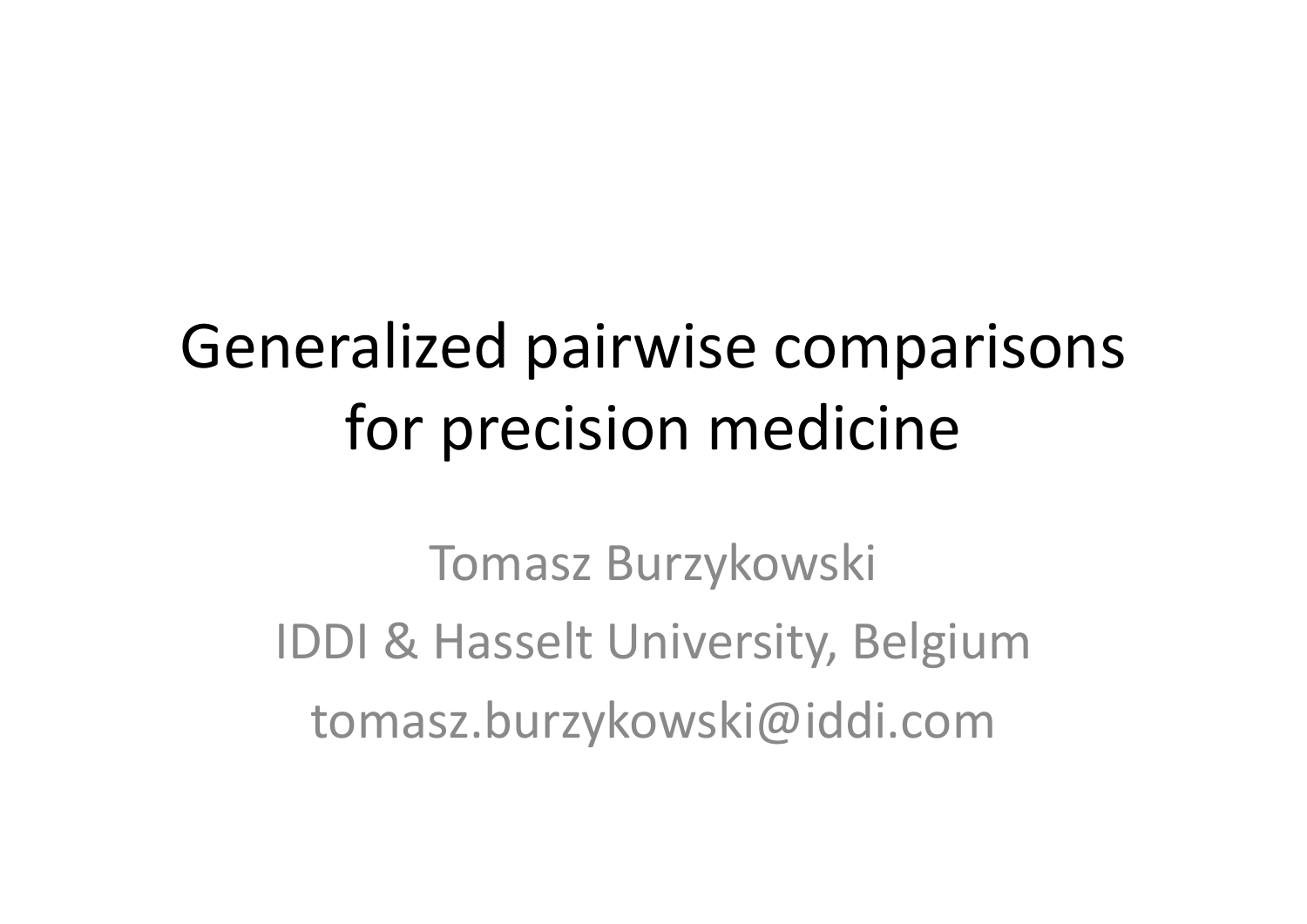# Personalizing Treatment Choices



- *Evidence‐based medicine*
	- (Meta‐analyses of) randomized control trials
	- $-$  Subgroup analyses, if appropriate
- *Precision medicine*
	- "Giving the right treatment to the right patient at the right time"
- *Personalized medicine*
	- Precision medicine with personalized/patient‐centric choices for therapeutic decisions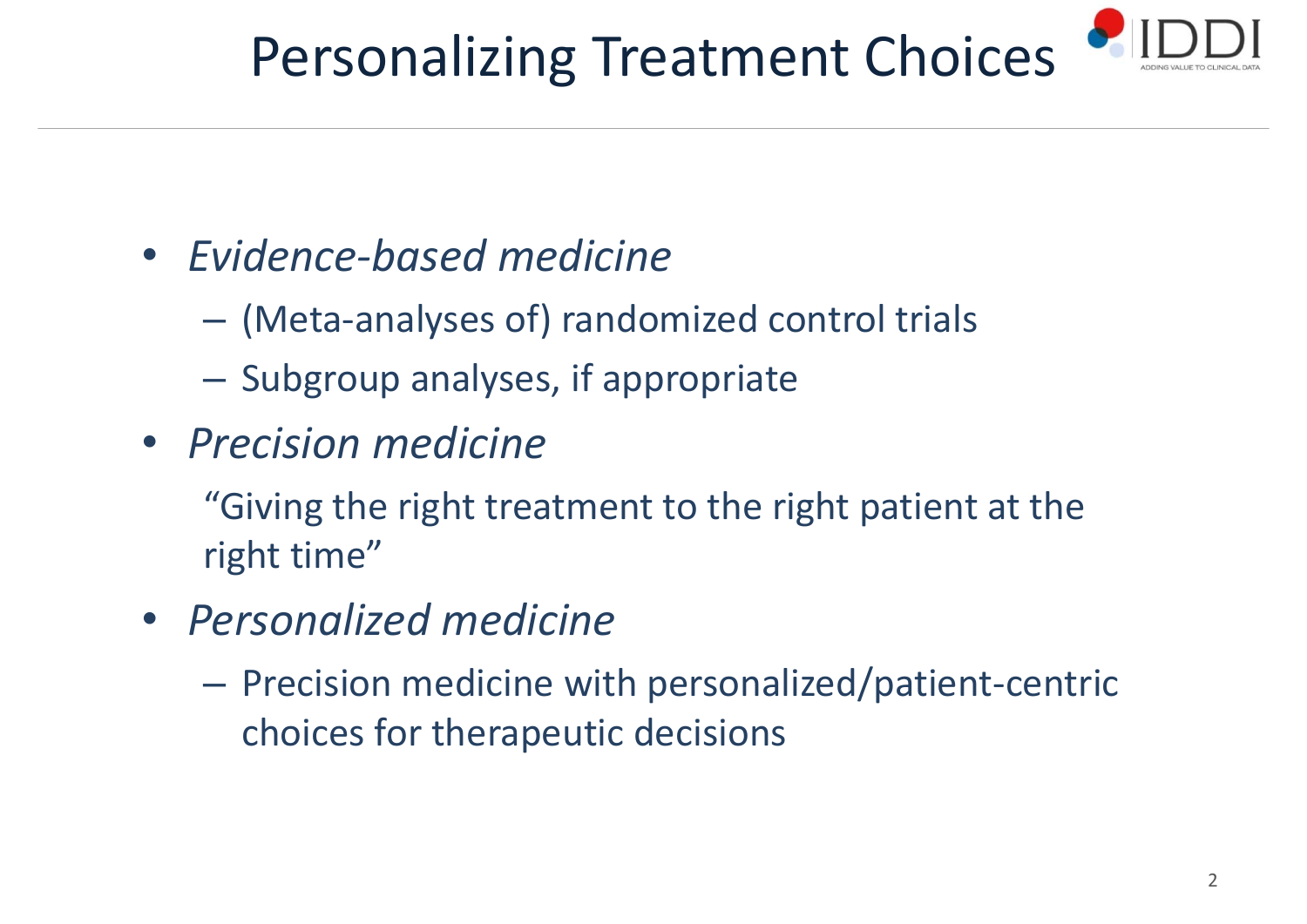## An Unmet Statistical Need



### Consider the following results



- A patient might reason:
	- Taking combination, I'm more likely to live longer (by how much?)
	- – Taking combination, I'm more likely to have grade 3/4 adverse events (AEs)
	- I'm willing to experience AEs for <sup>a</sup> survival benefit of at least *<sup>m</sup>* months…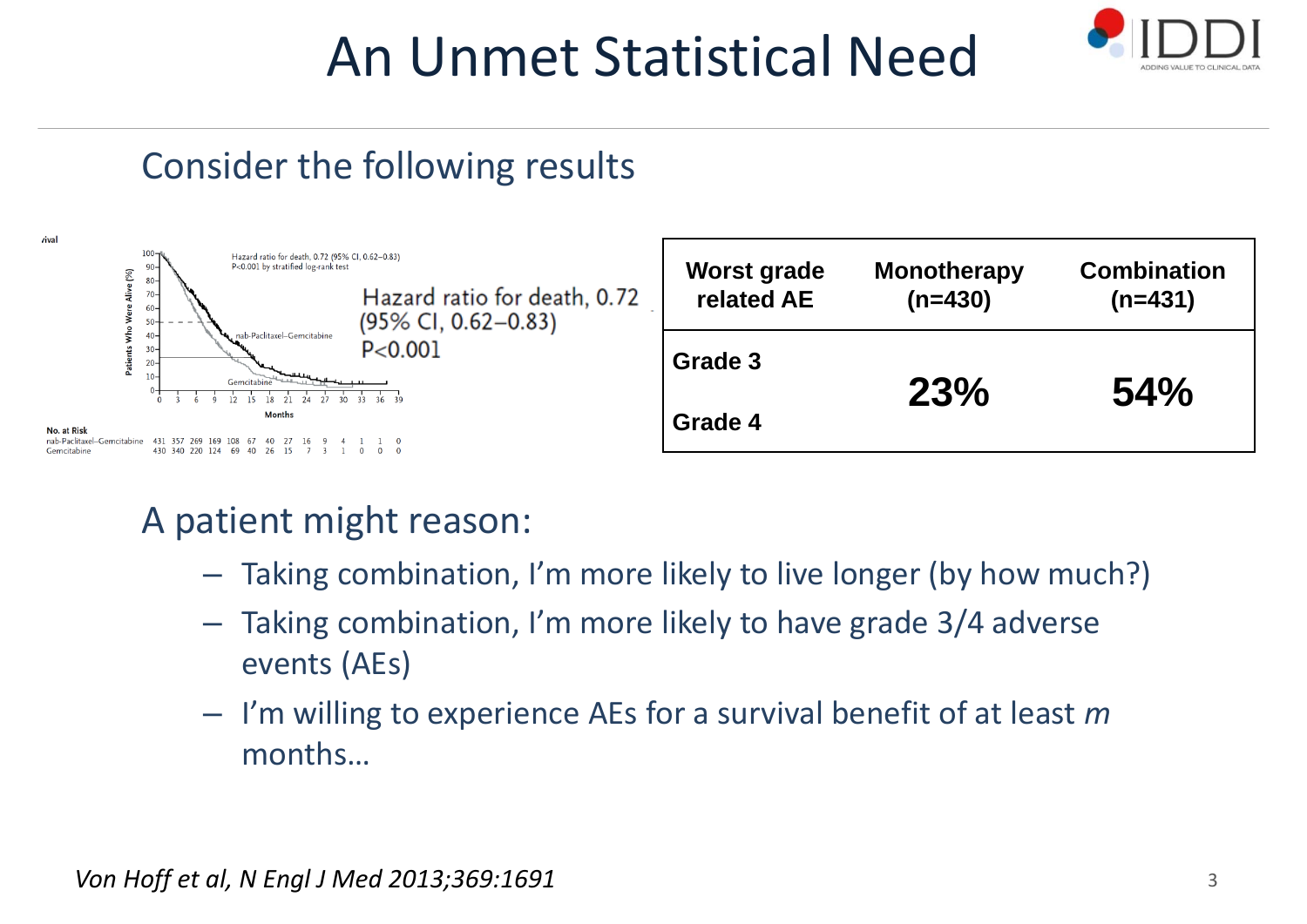# Limitations of Standard Analyses



- $\bullet$ A single (primary) endpoint drives decision‐making
- $\bullet$ Other endpoints are analyzed descriptively
- $\bullet$  Safety informally balanced against efficacy, resulting in debatable risk / benefit analyses
- $\bullet$ Patient preferences are not formally taken into account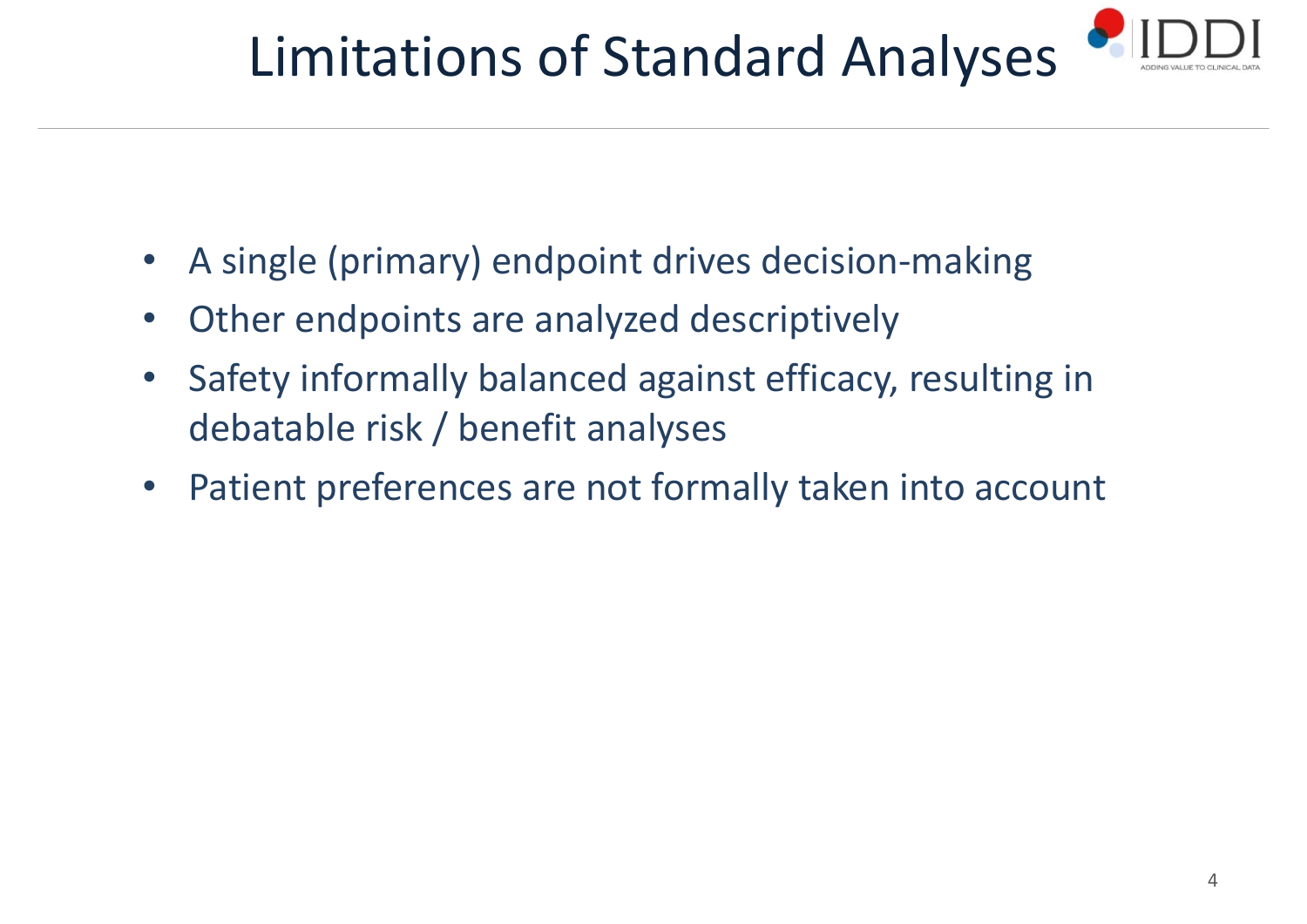



### **Research Article**

Received 27 October 2009.

Accepted 2 March 2010

Published online in Wiley Online Library

(wileyonlinelibrary.com) DOI: 10.1002/sim.3923

### **Generalized pairwise comparisons of prioritized** outcomes in the two-sample problem

Marc Buyse<sup>a,b\*†</sup>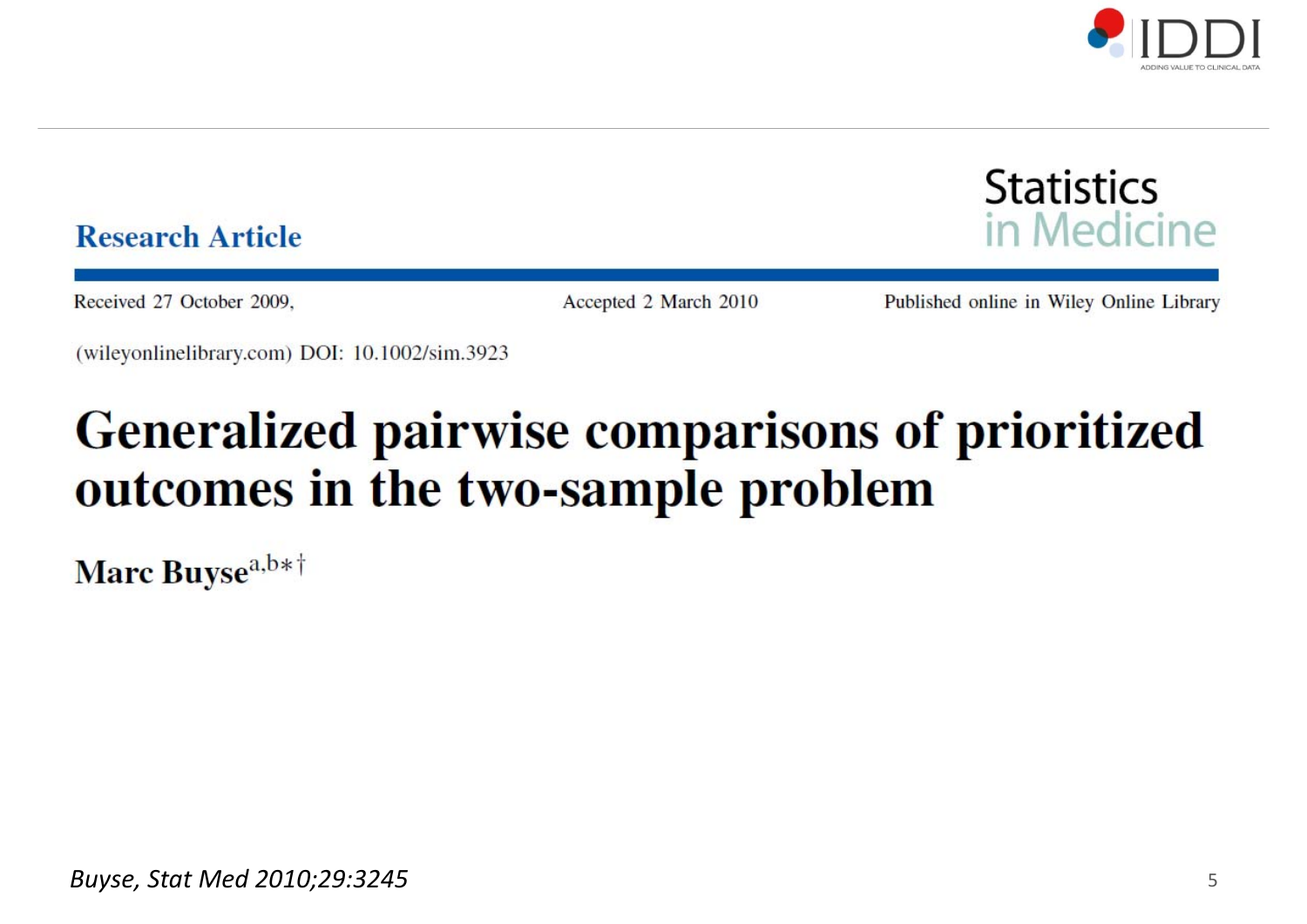### Randomized Trial





*i th* subject in *T* (*i* <sup>=</sup> *1, … , n* )

*j th* subject in *C* (*j* <sup>=</sup> *1, … , m* )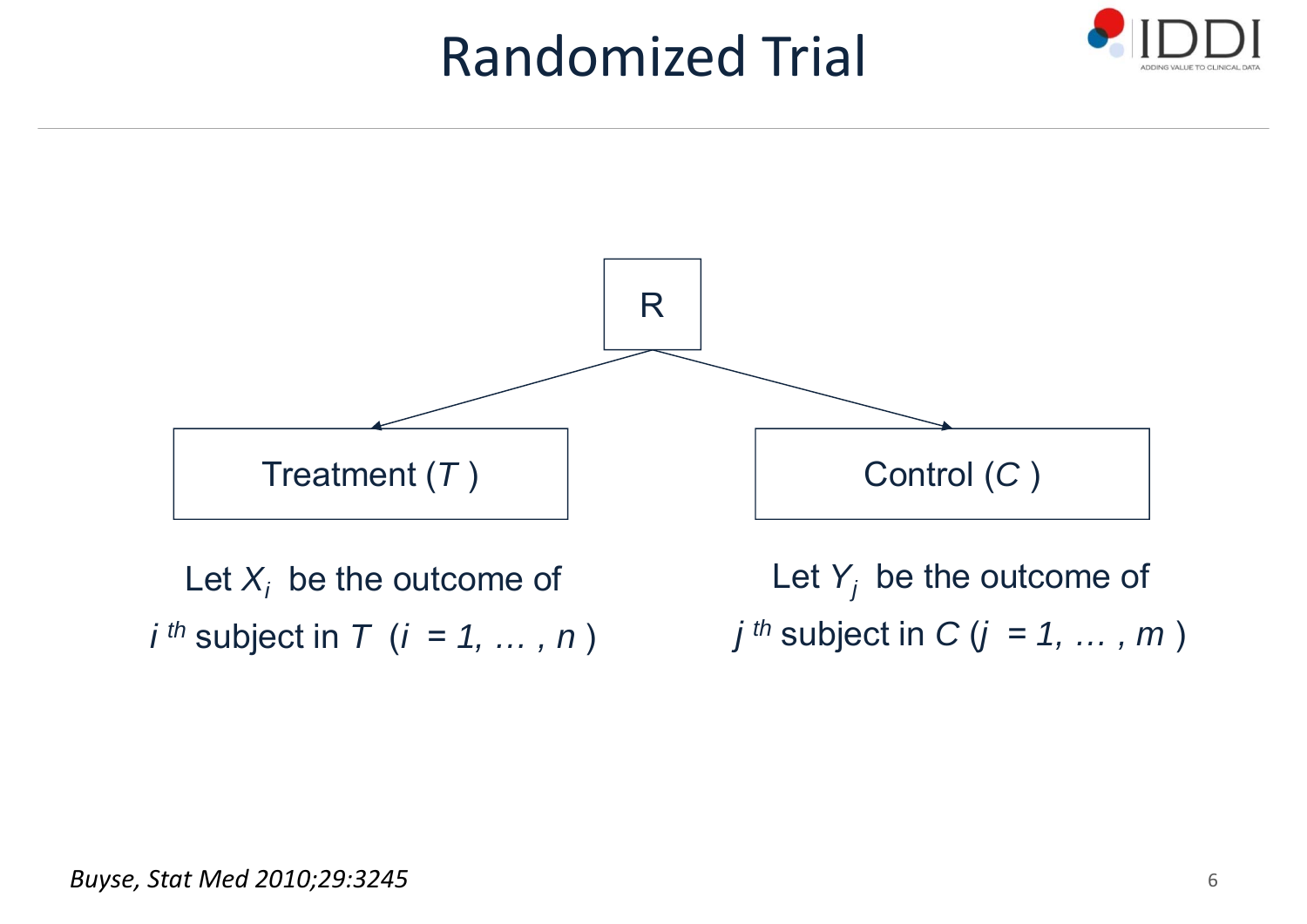## Pairwise Comparisons



Let  $X_i$  and  $Y_j$  be the observed values of a continuous outcome

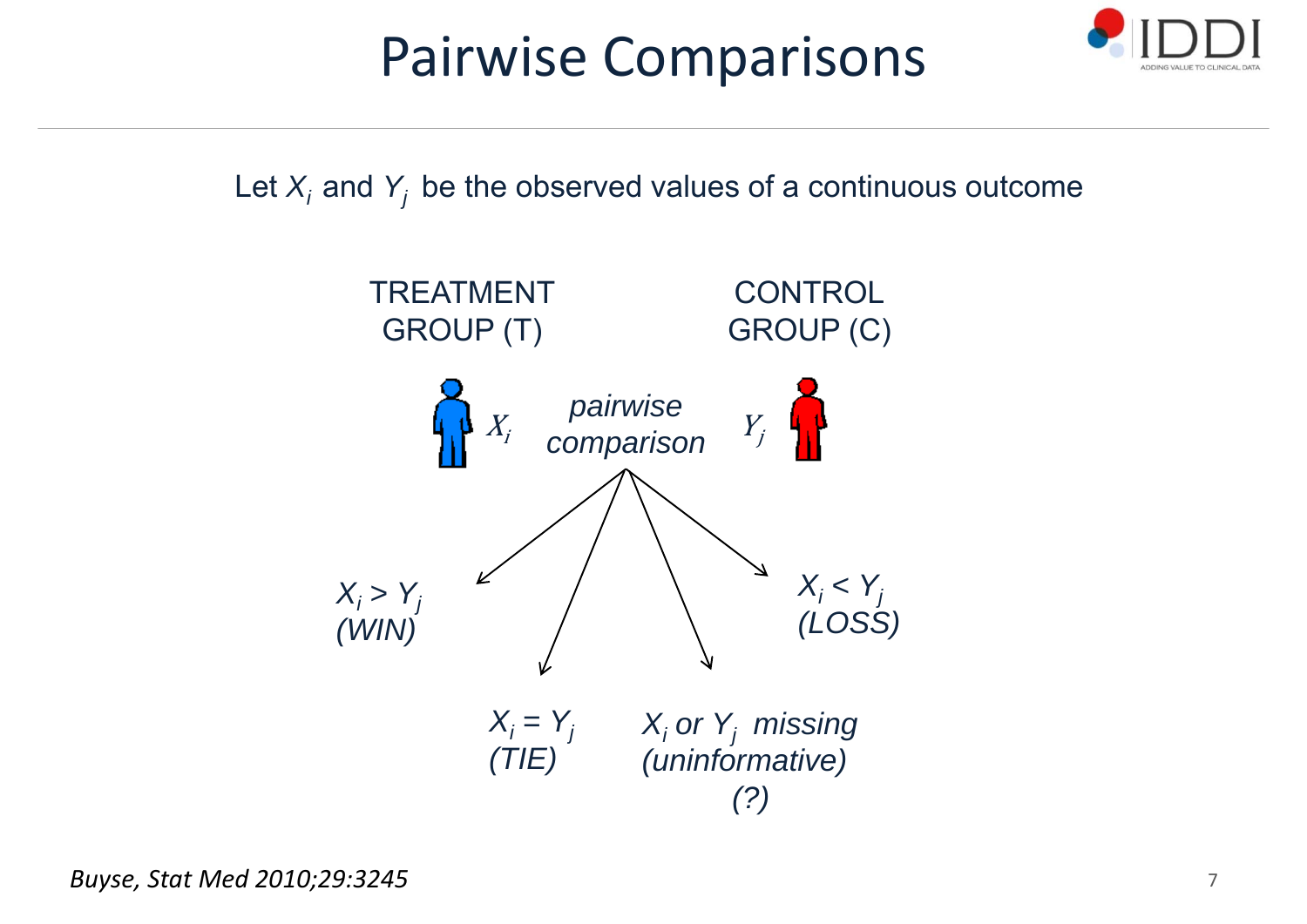## Net Benefit



•Let  $p_{ii}$  be equal to 1 if the pair is <sup>a</sup> win ‐1 if the pair is <sup>a</sup> loss 0 if the pair is <sup>a</sup> tie/?

•Then

 $U = \sum_{ij} p_{ij} / (nm)$ 

– A generalization of the Wilcoxon‐Mann‐Whitney test‐statistic

 $\bullet$ • And (if no missing data)

Δ <sup>=</sup> E(U) <sup>=</sup> P(X>Y)‐P(X<Y) <sup>=</sup> P(T better)‐P(C better)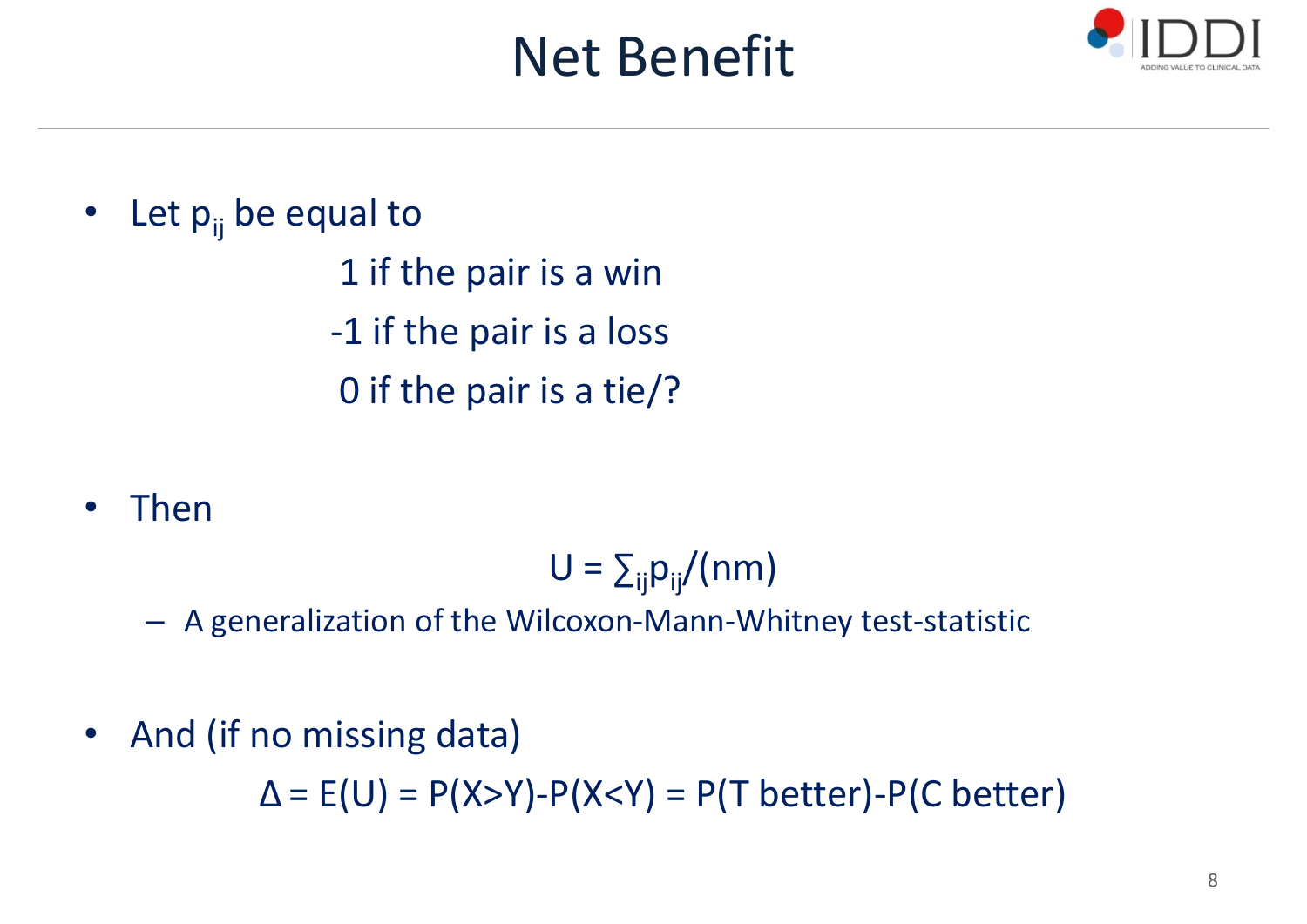Illustration



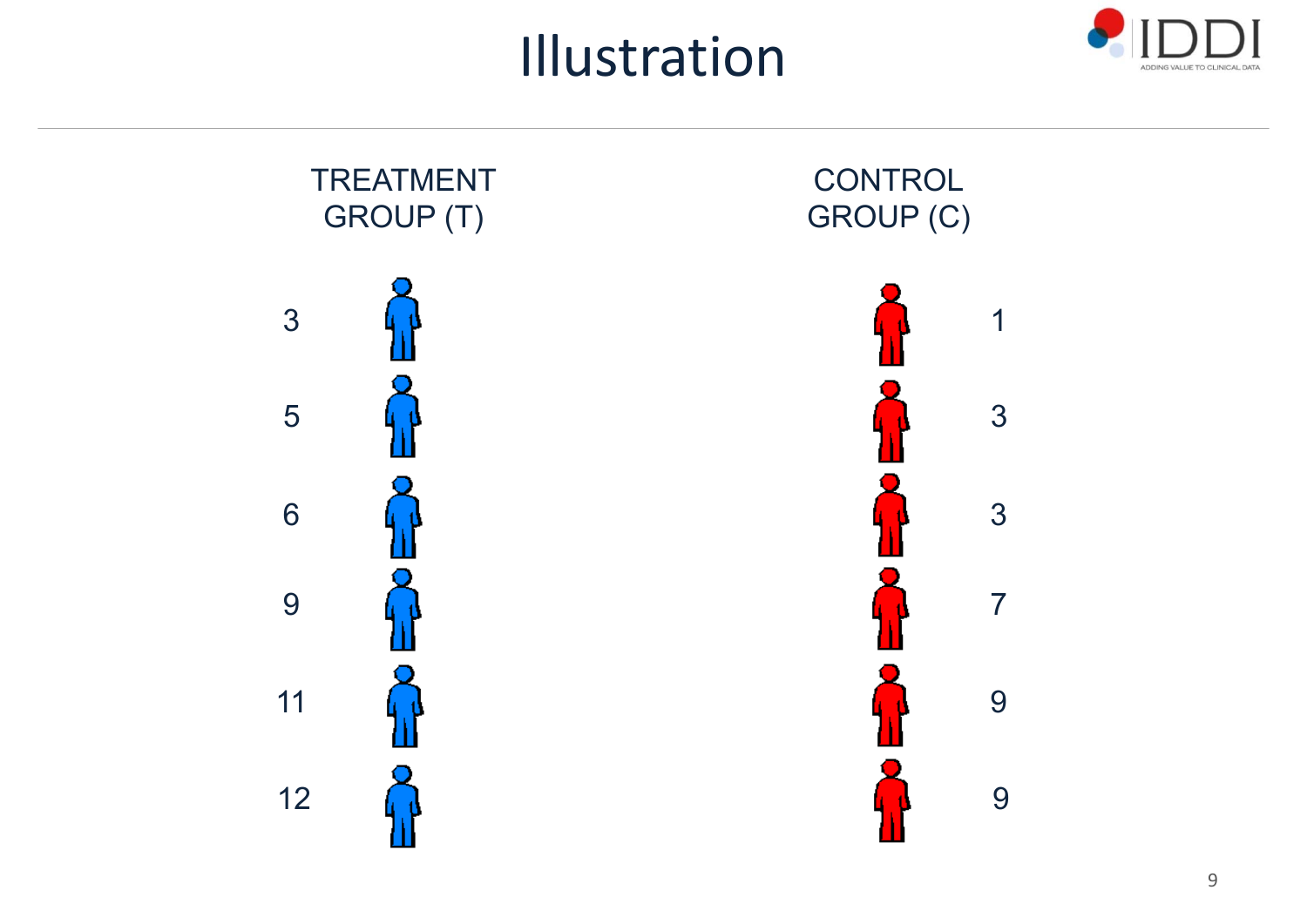



Ties

4 TIES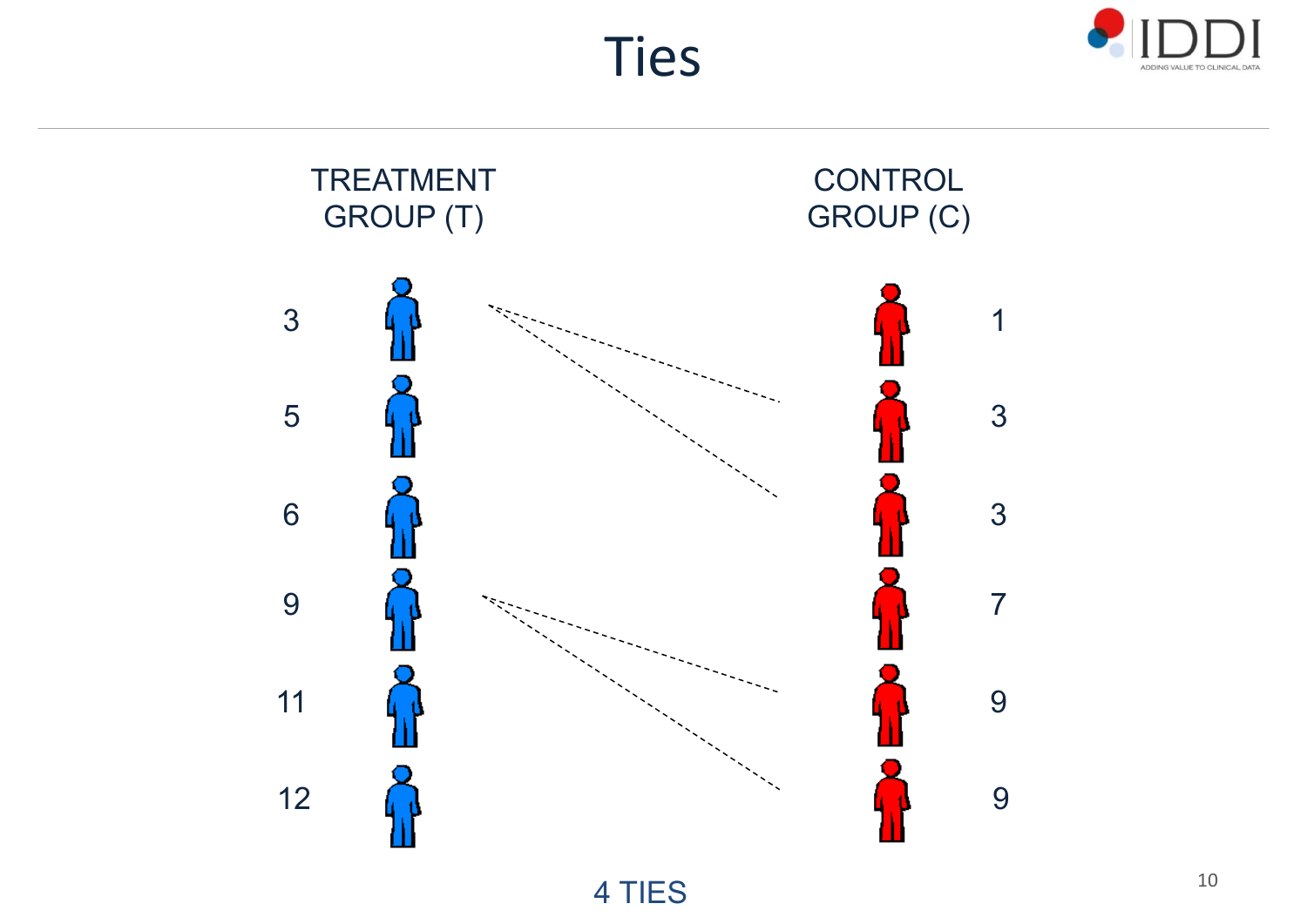Wins





23 WINS $\mathbf S$  11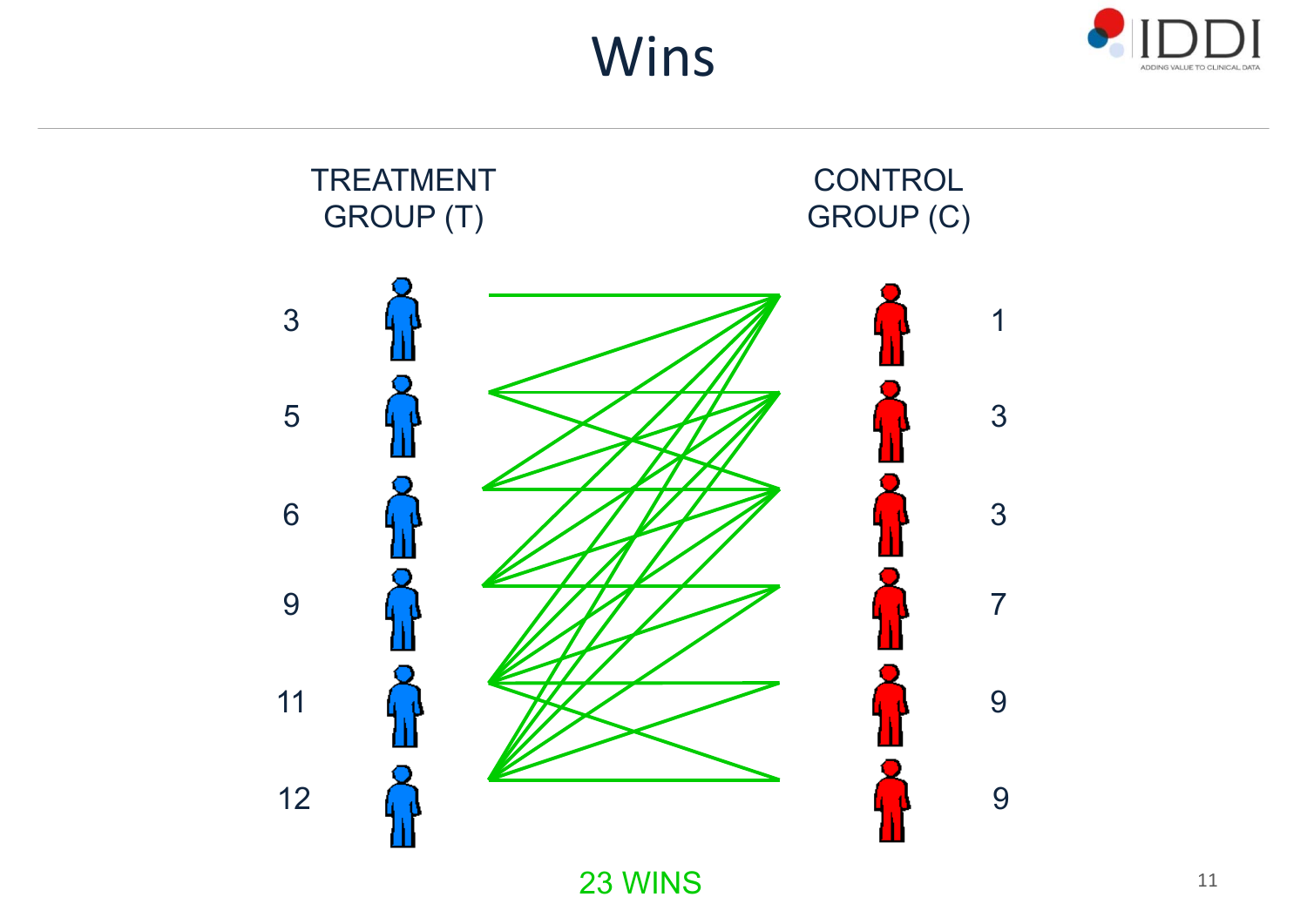





9 LOSSES $S$  and  $12$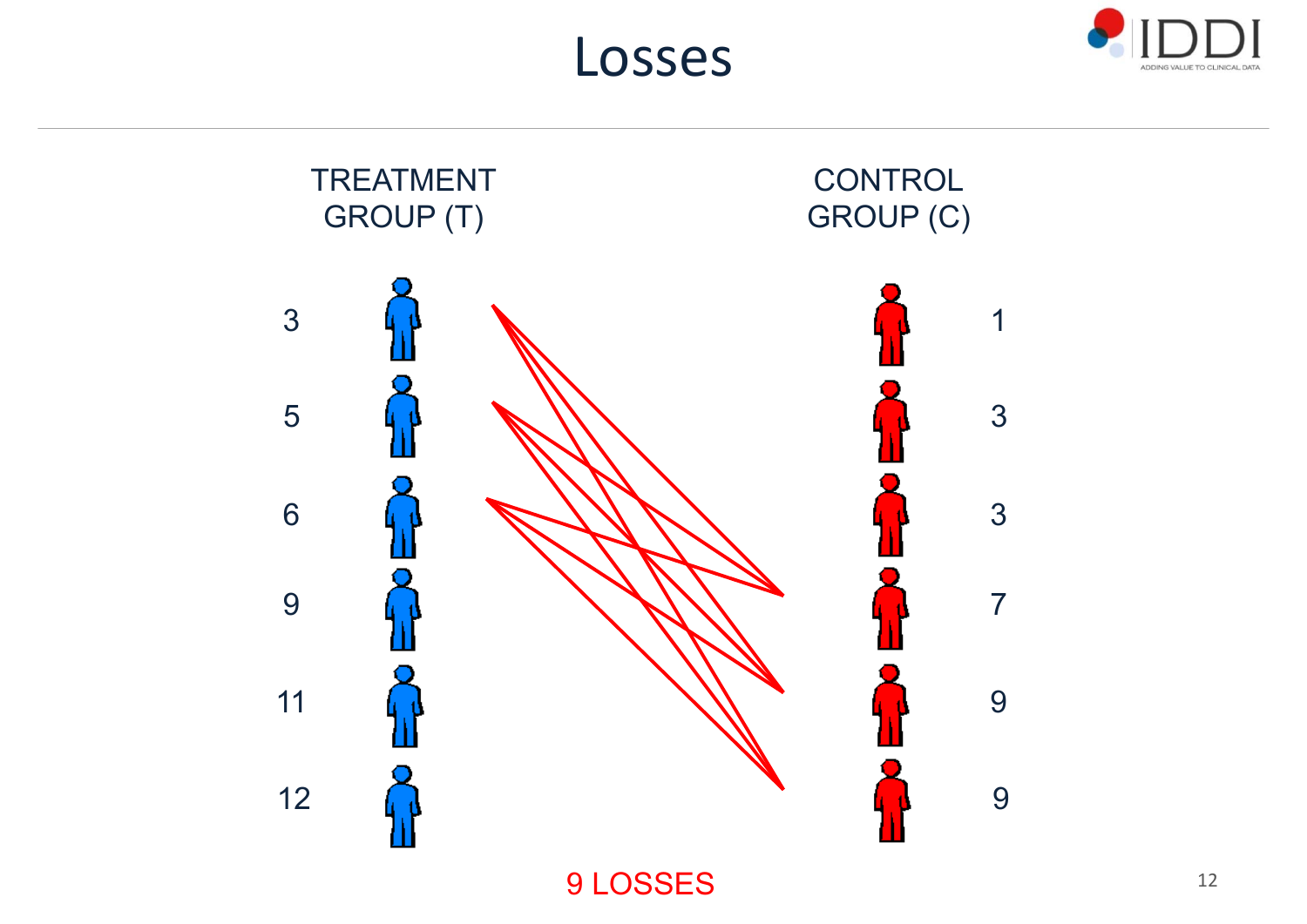## Net Benefit



| <b>Ties</b>   | <b>Wins</b>    | Losses        | Net benefit          |
|---------------|----------------|---------------|----------------------|
| $4/36 = 0.11$ | $23/36 = 0.64$ | $9/36 = 0.25$ | $0.64 - 0.25 = 0.39$ |

The probability of a patient having a better outcome

- •if on treatment is 0.64
- •if on control is 0.25

The "net benefit" is 0.39

*Note: the "win ratio" is 0.64 / 0.25 = 2.56*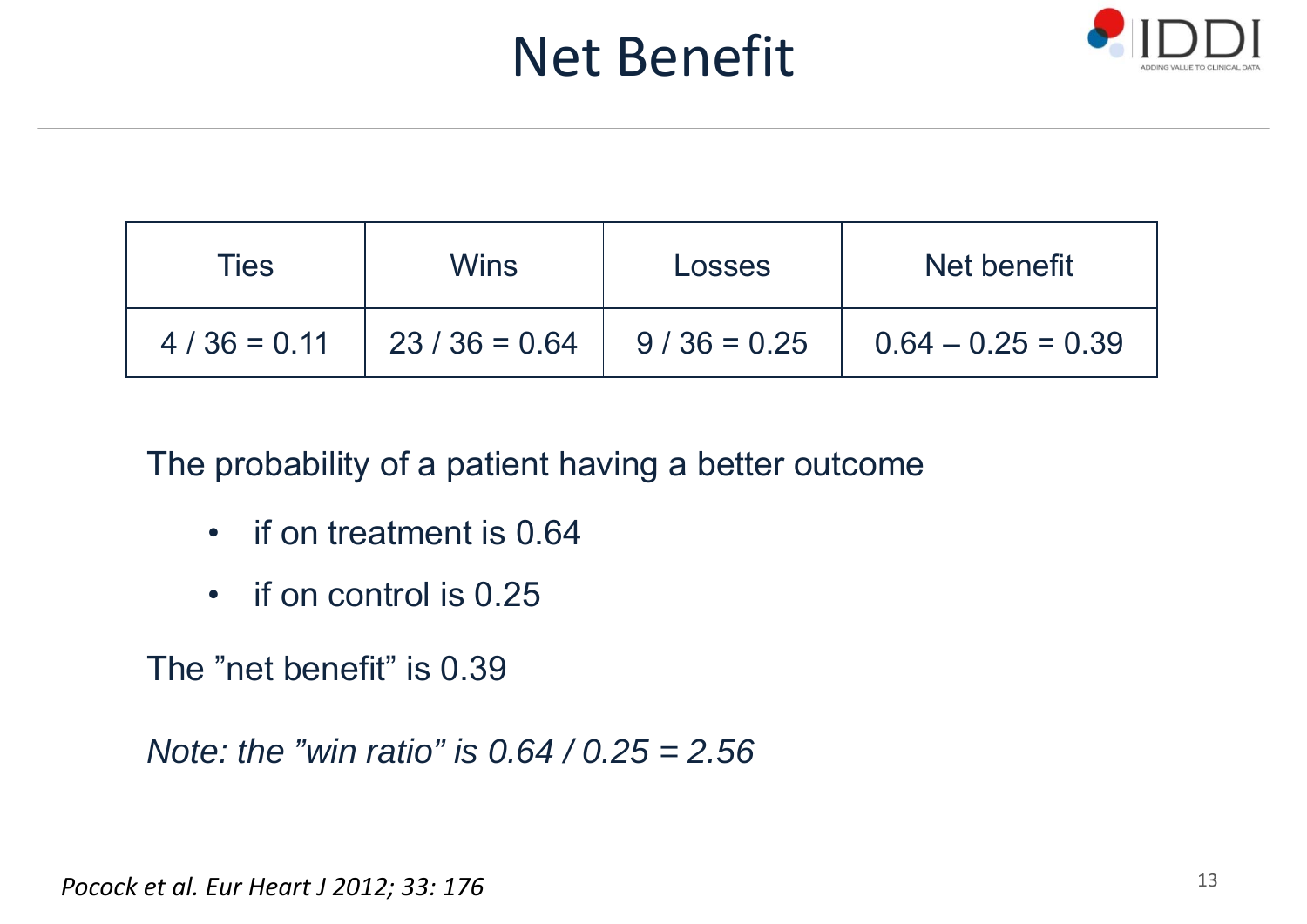

Now let  $X_i$  and  $Y_j$  be the observed values of any outcome measure (continuous, time-to-event, binary, categorical, …)

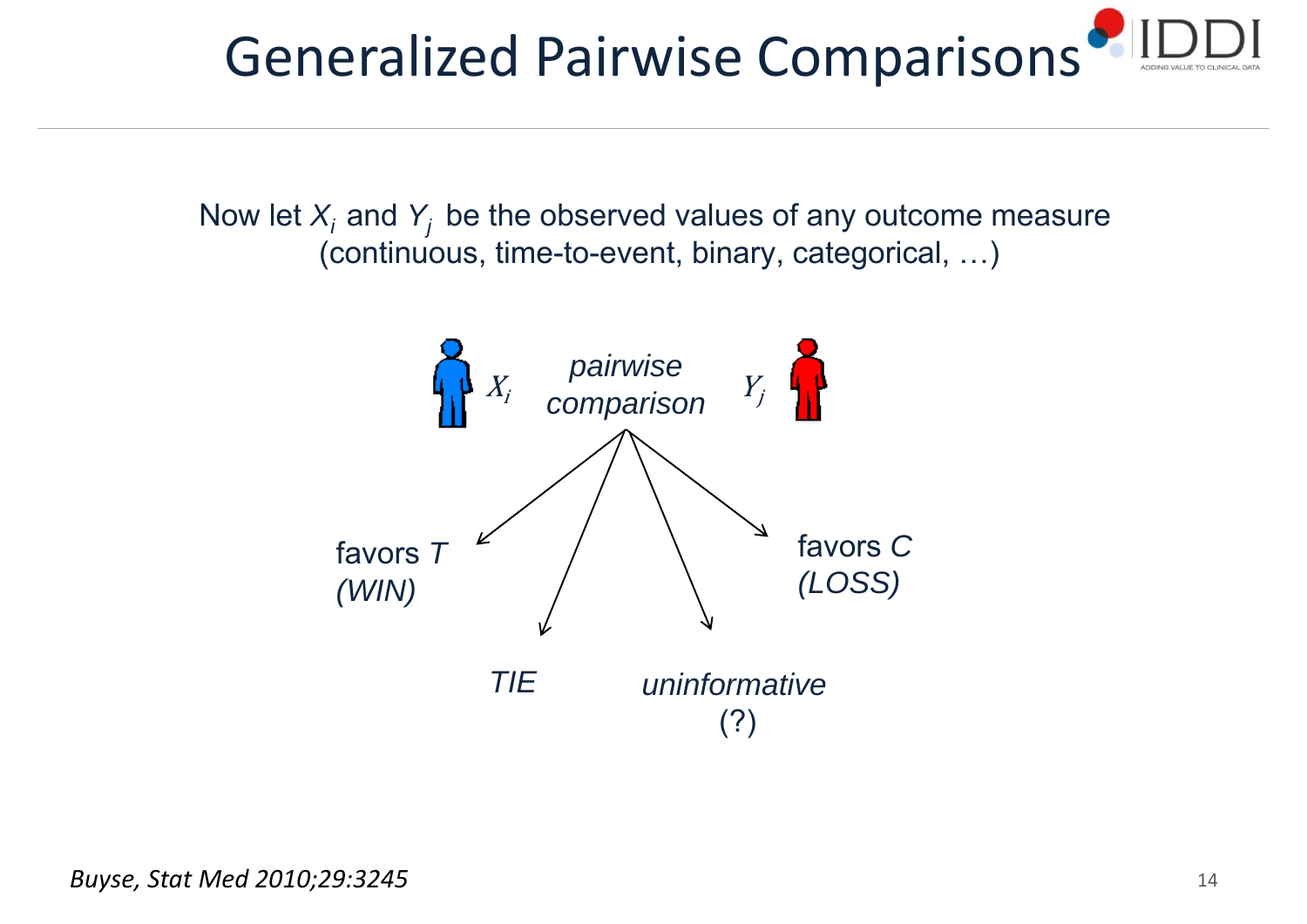## Time to Event



| $X_i$ censored $Y_i$ censored |           | $X_i > Y_i$ | $X_i < Y_i$ | $X_i = Y_i$ |
|-------------------------------|-----------|-------------|-------------|-------------|
| <b>No</b>                     | <b>No</b> | Win         | Loss        | Tie         |
| Yes                           | <b>No</b> | Win         |             |             |
| <b>No</b>                     | Yes       |             | Loss        |             |
| Yes                           | Yes       |             |             |             |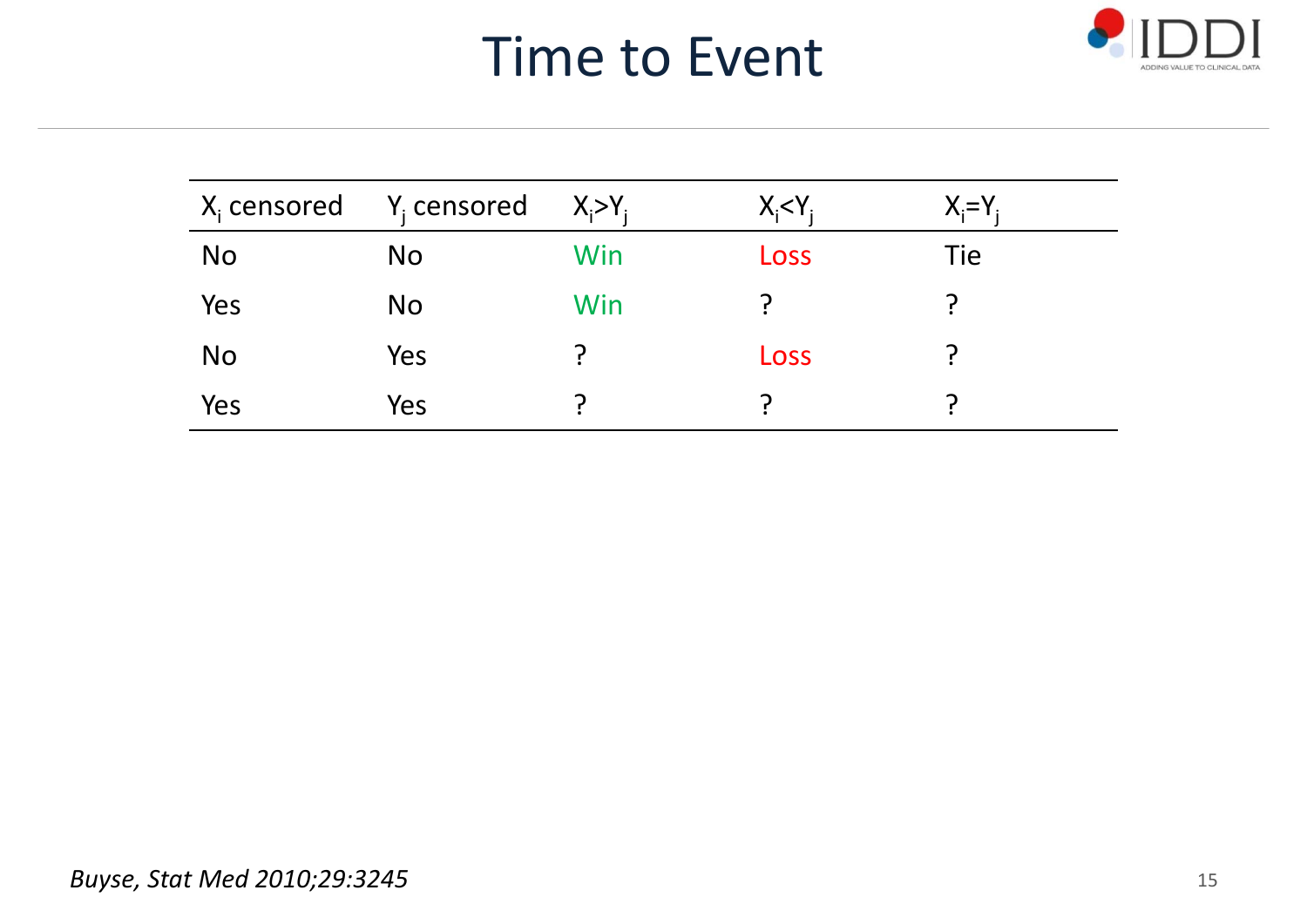# Thresholds of Clinical Relevance



| $X_i$ censored | $Y_i$ censored | $X_i-Y_i > m$ | $X_i-Y_i$ <-m | $ X_i-Y_i  \le m$ |
|----------------|----------------|---------------|---------------|-------------------|
| <b>No</b>      | <b>No</b>      | Win           | Loss          | Tie               |
| Yes            | <b>No</b>      | Win           |               |                   |
| <b>No</b>      | Yes            |               | Loss          |                   |
| Yes            | Yes            |               |               |                   |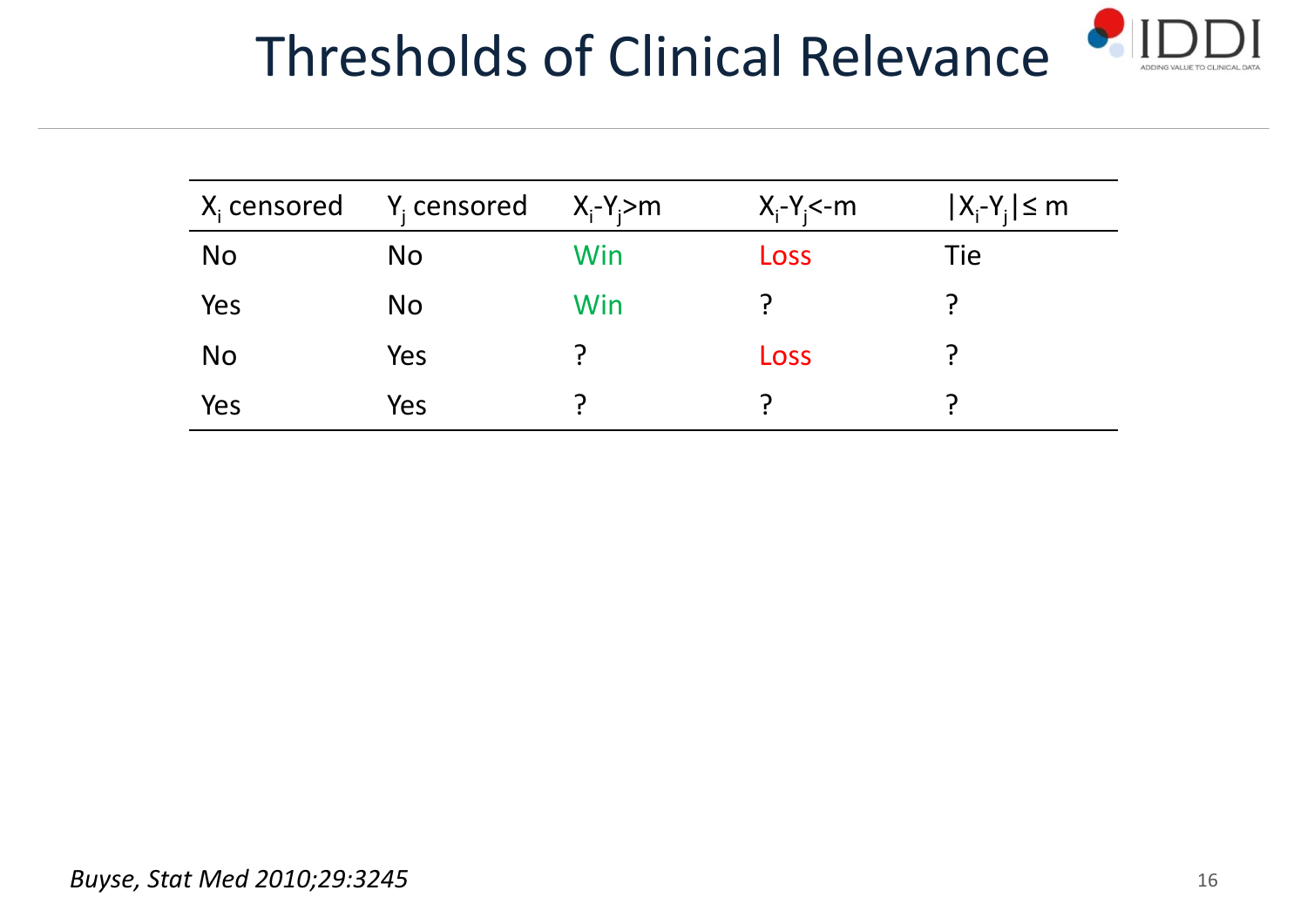### Net Benefit – Proportional Hazards





#### *Péron et al, JAMA Oncol 2016;2:901* <sup>17</sup>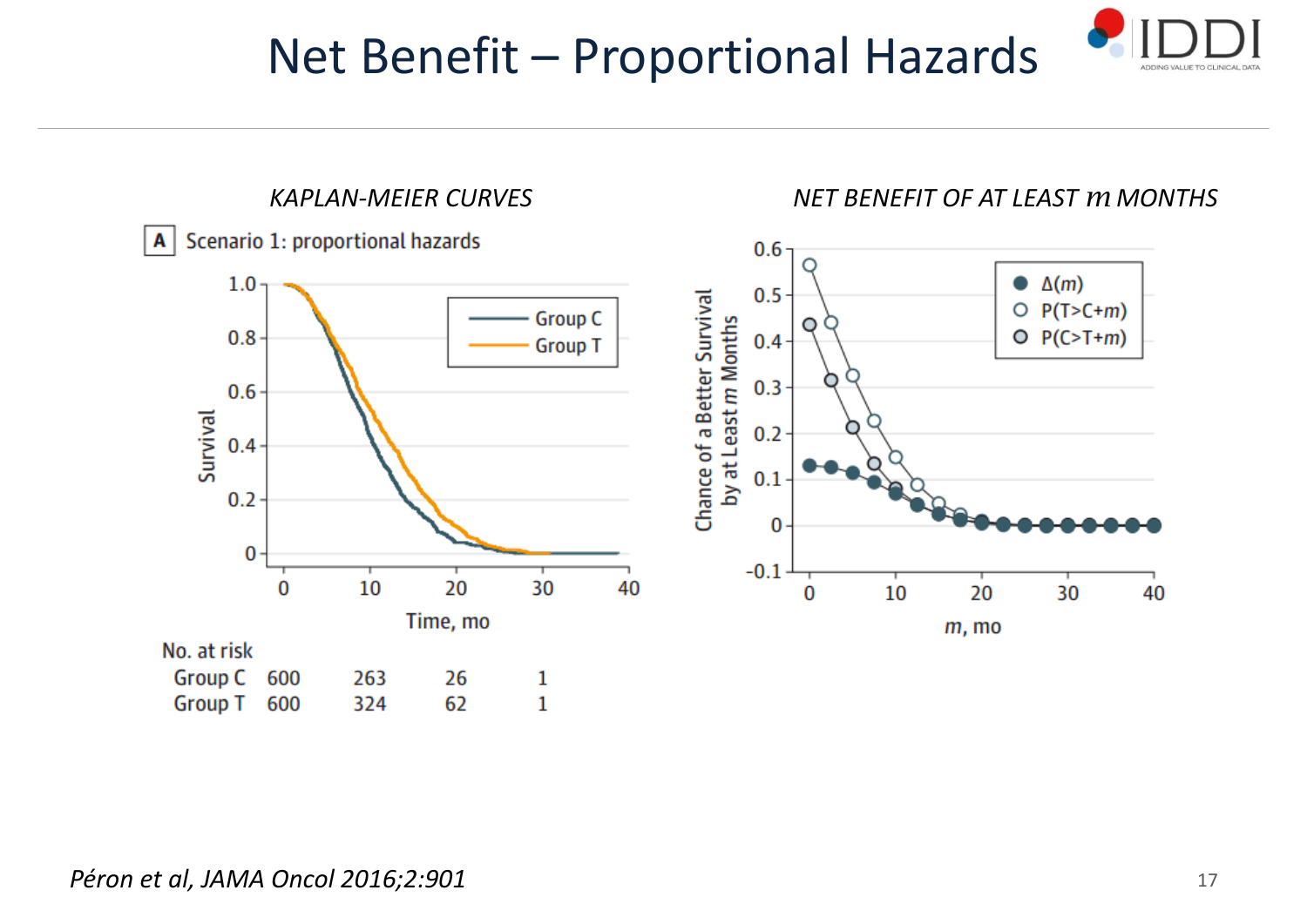### Net Benefit – Proportional Hazards





*There is a 13% net probabilty that survival will be longer on T than C*

*The "net benefit" of T is 13%*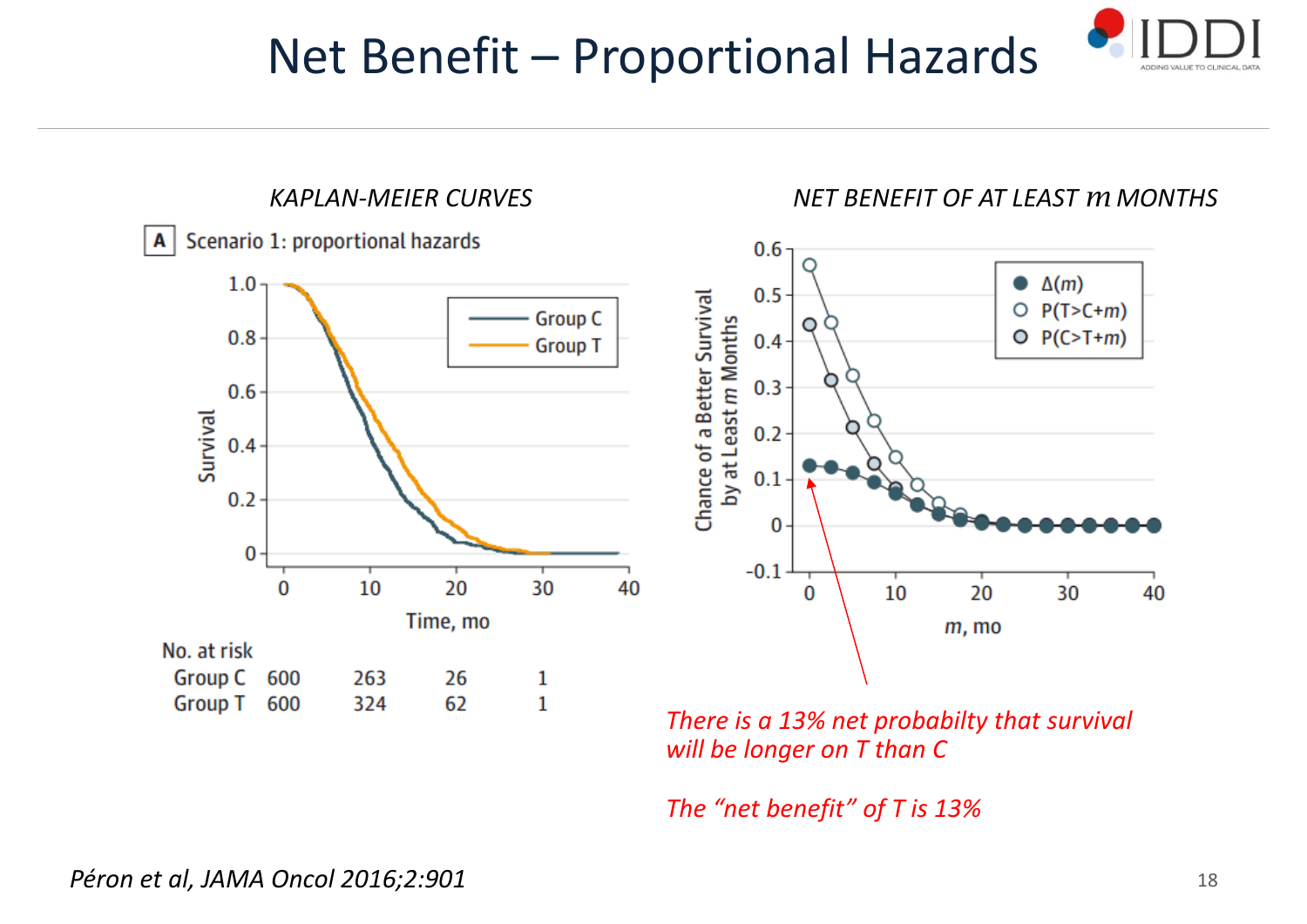### Net Benefit – Proportional Hazards





*There is an 8% net benefit of at least 10 months in favor of T*

40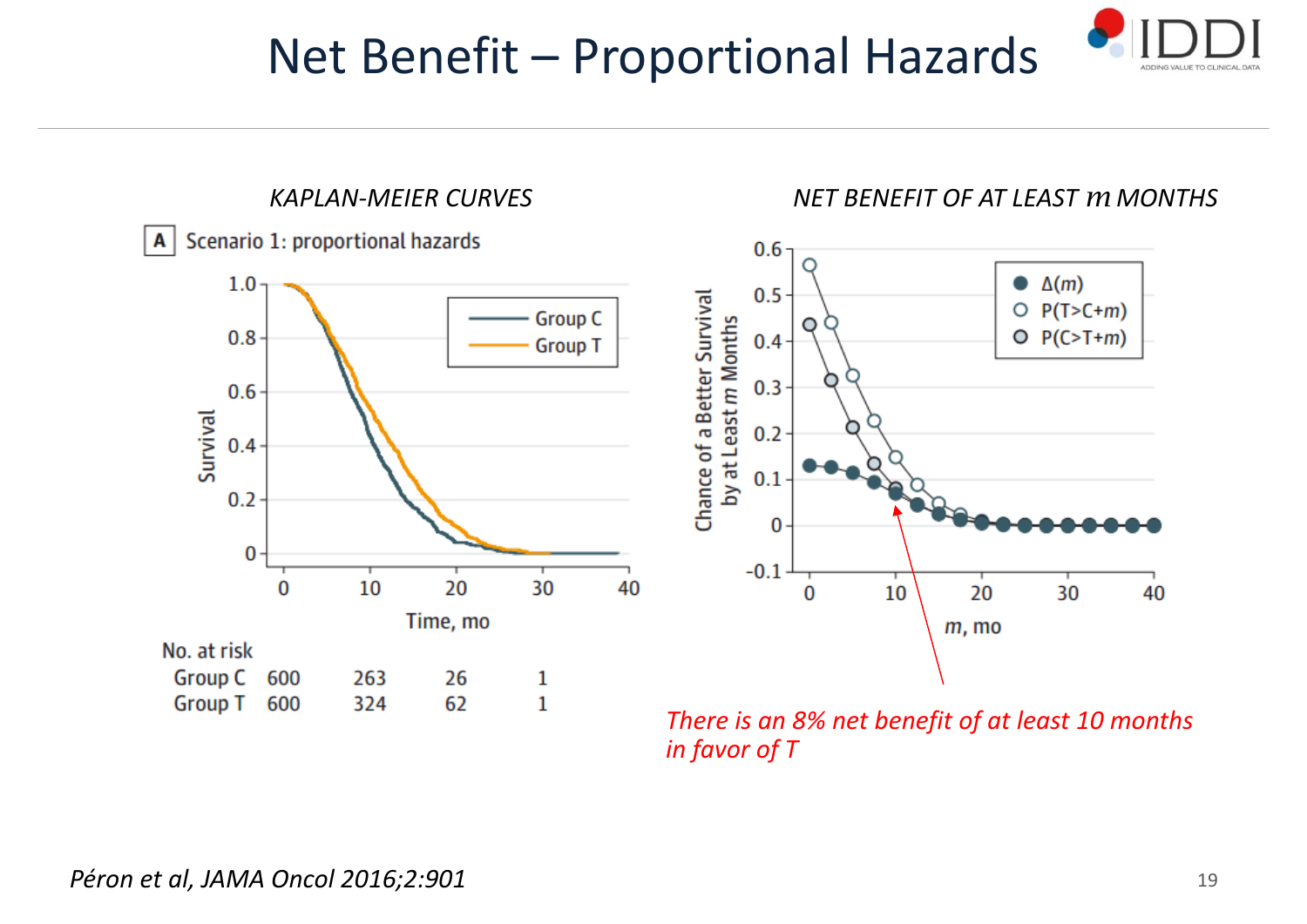### Power – Proportional Hazards





#### Power of several tests in the proportional hazards scenario

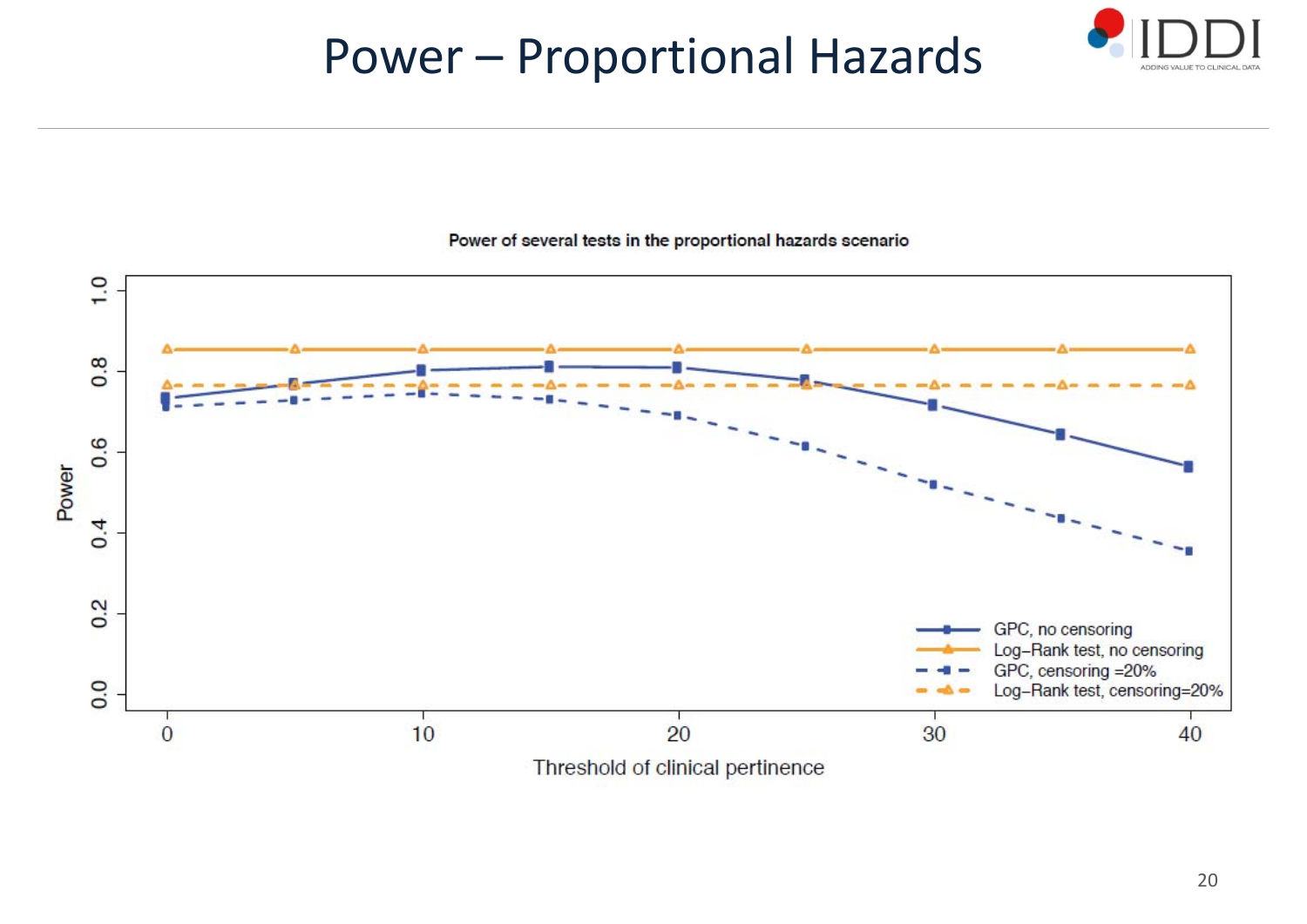### Net Benefit – Delayed Difference





### Example: immunotherapy for advanced solid tumors

*Péron et al, JAMA Oncol 2016;2:901*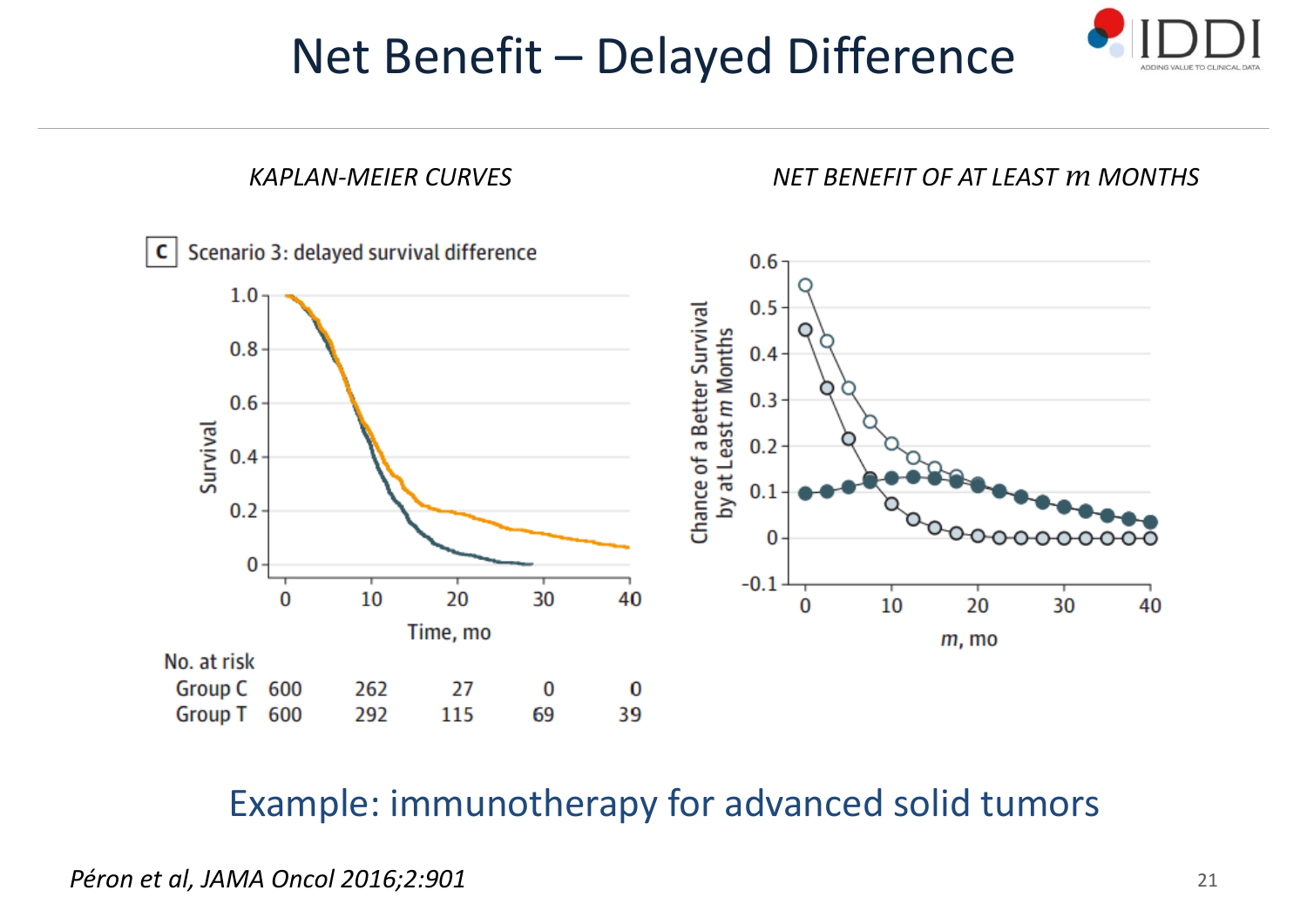### Power – Delayed Difference



#### Power of several tests in the delayed treatment effect scenario

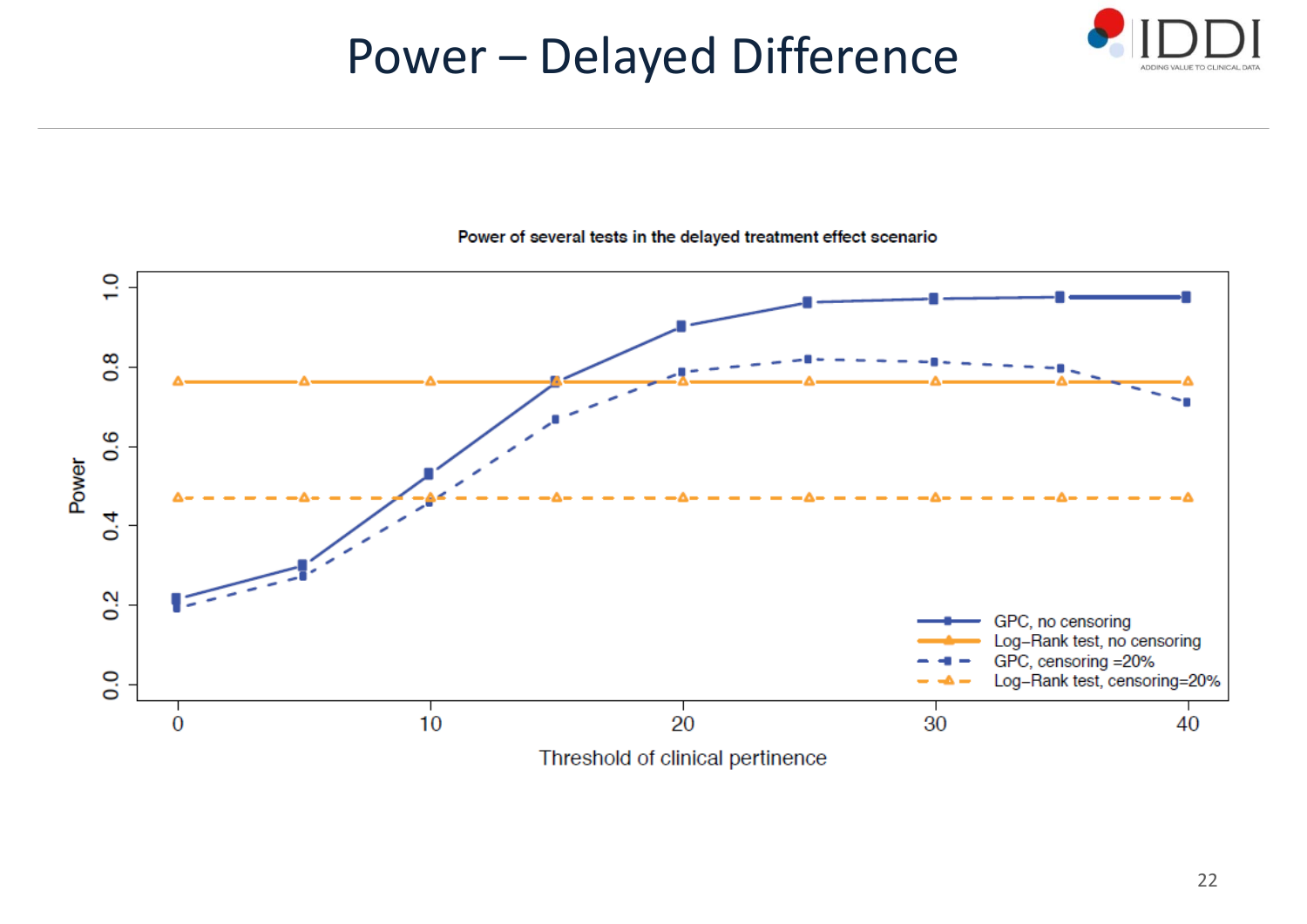### Net Benefit – Cure Rate





### Example: allografts in childhood tumors

*Péron et al, JAMA Oncol 2016;2:901*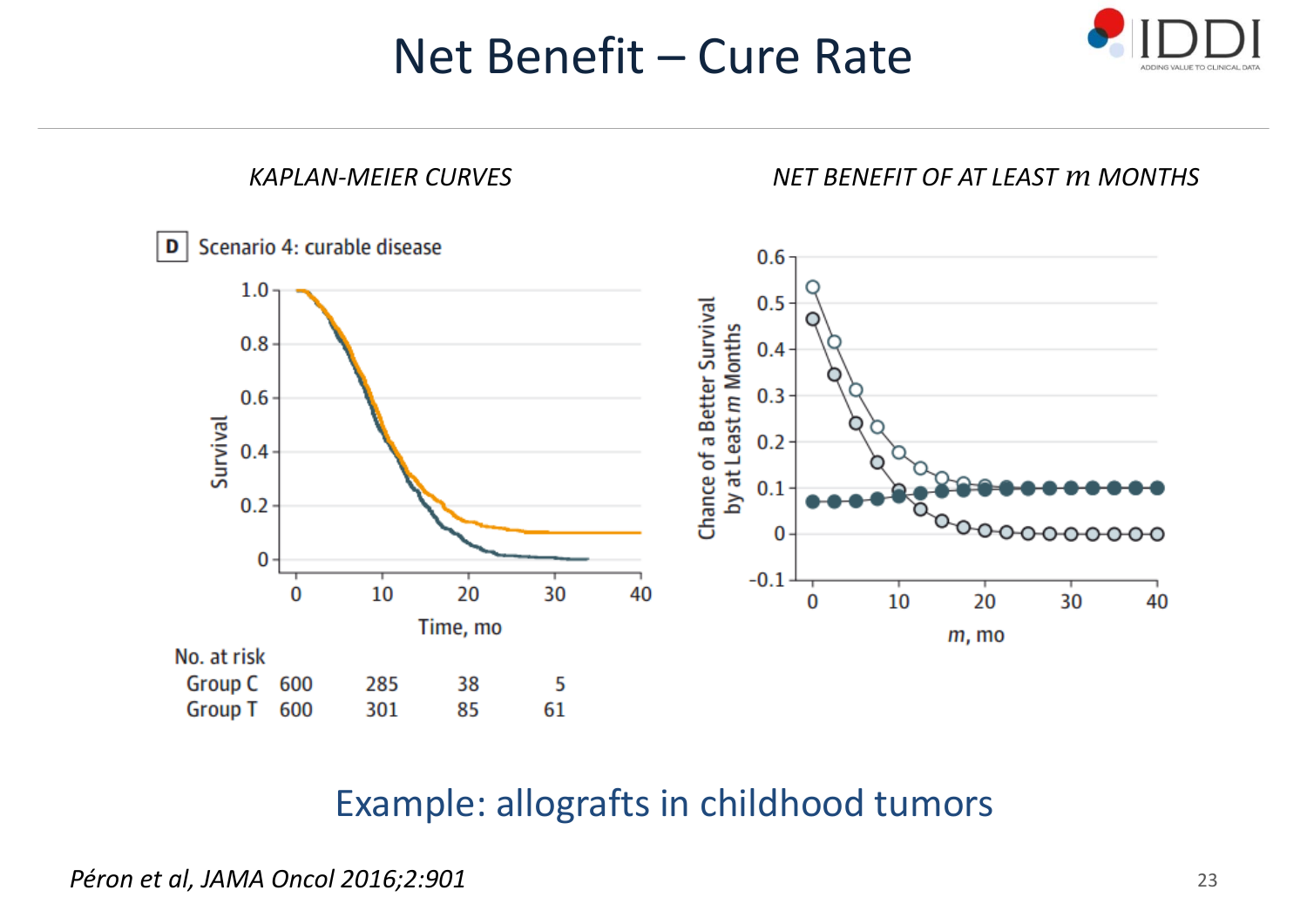### Power – Cure Rate





#### Power of several tests in the cure rate scenario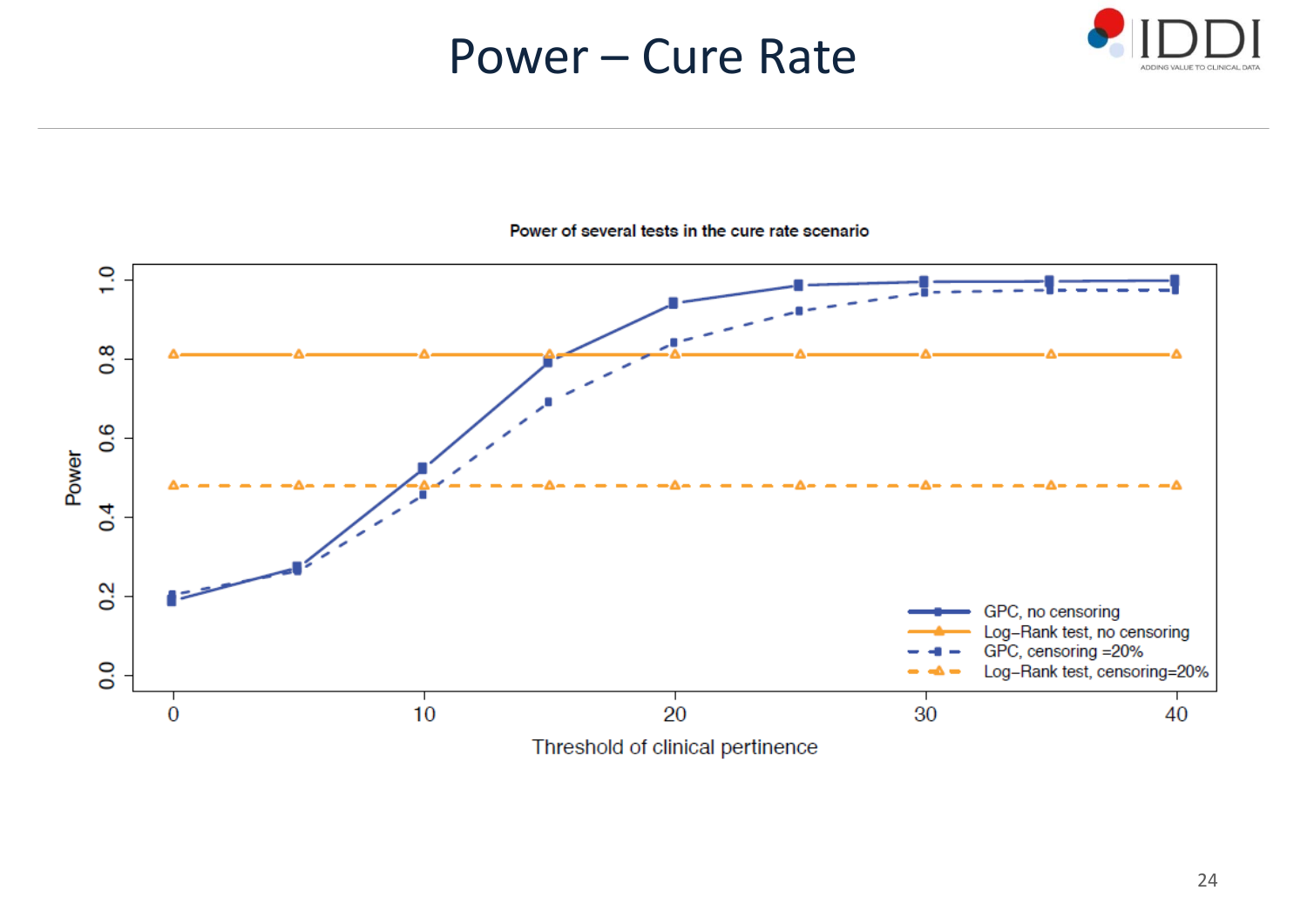## Net Benefit



- •• Related to the 'probabilistic index', P(X > Y), [Acion et al. 2006, De Neve et al. 2013].
- • The probabilistic index and related measures do not automatically generalize to other settings or different patient populations, where the variability of the outcome(s) of interest could be quite different [Senn 2011, Thas et al. 2012].
- These measures of benefit may be best seen as complementary to traditional (parametric) measures of benefit.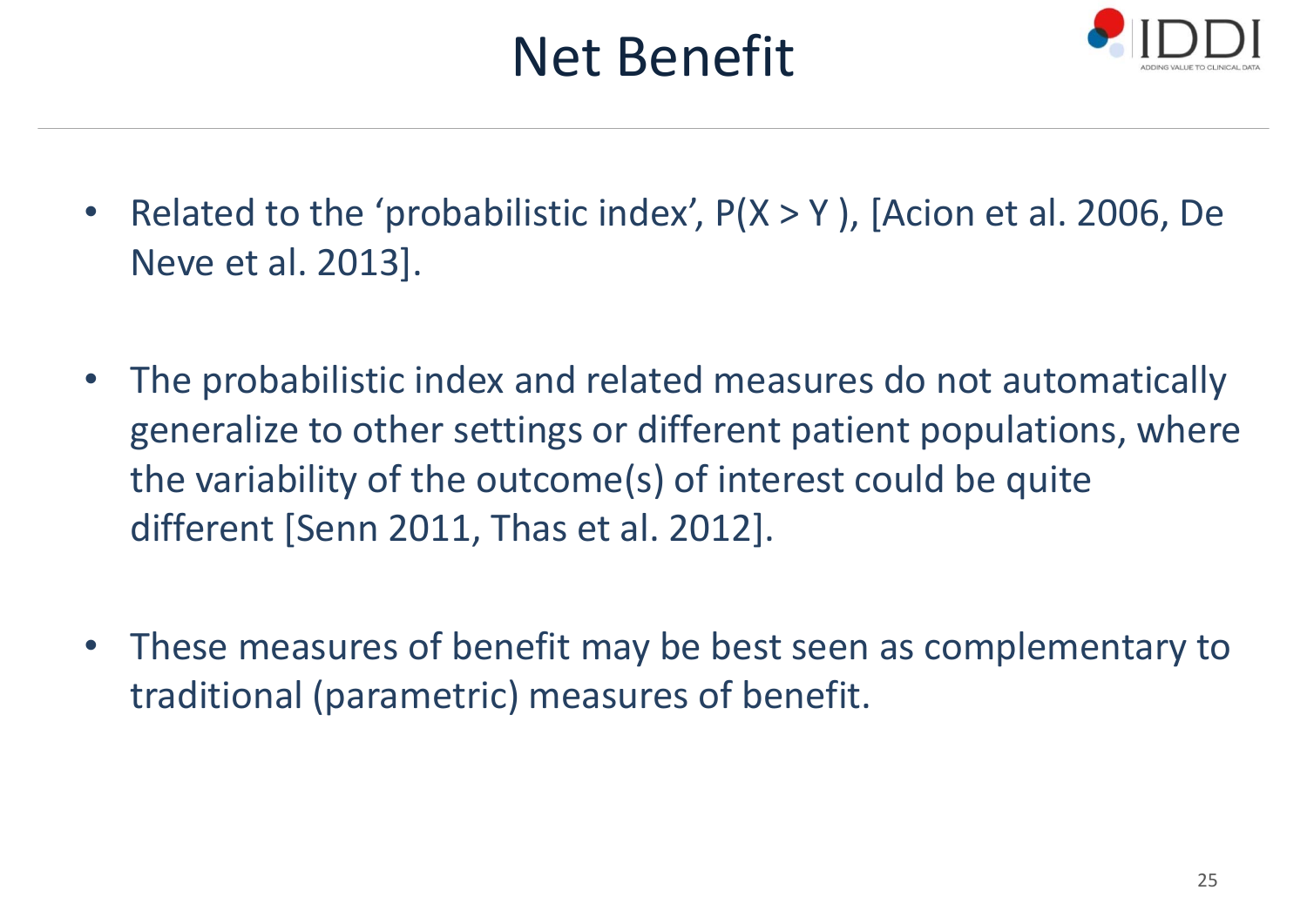## Prioritized Outcomes



Now let  $(X_i, X'_i)$  and  $(Y_i, Y'_i)$  be observed values of two outcome measures, with *X* (*Y)* being prioritized over *X* ' (*Y* ')

$$
X_i, X'_i
$$
 pairwise comparison 
$$
Y_i, Y'_i
$$

| $X_i$ vs. $Y_i$ | $X_i'$ vs. $Y_i'$ | Pair is     |
|-----------------|-------------------|-------------|
| <b>WIN</b>      |                   | <b>WIN</b>  |
| <b>LOSS</b>     |                   | <b>LOSS</b> |
| TIE or ?        | <b>WIN</b>        | <b>WIN</b>  |
| TIE or ?        | <b>LOSS</b>       | <b>LOSS</b> |
| TIE or?         | TIE or ?          | TIE or?     |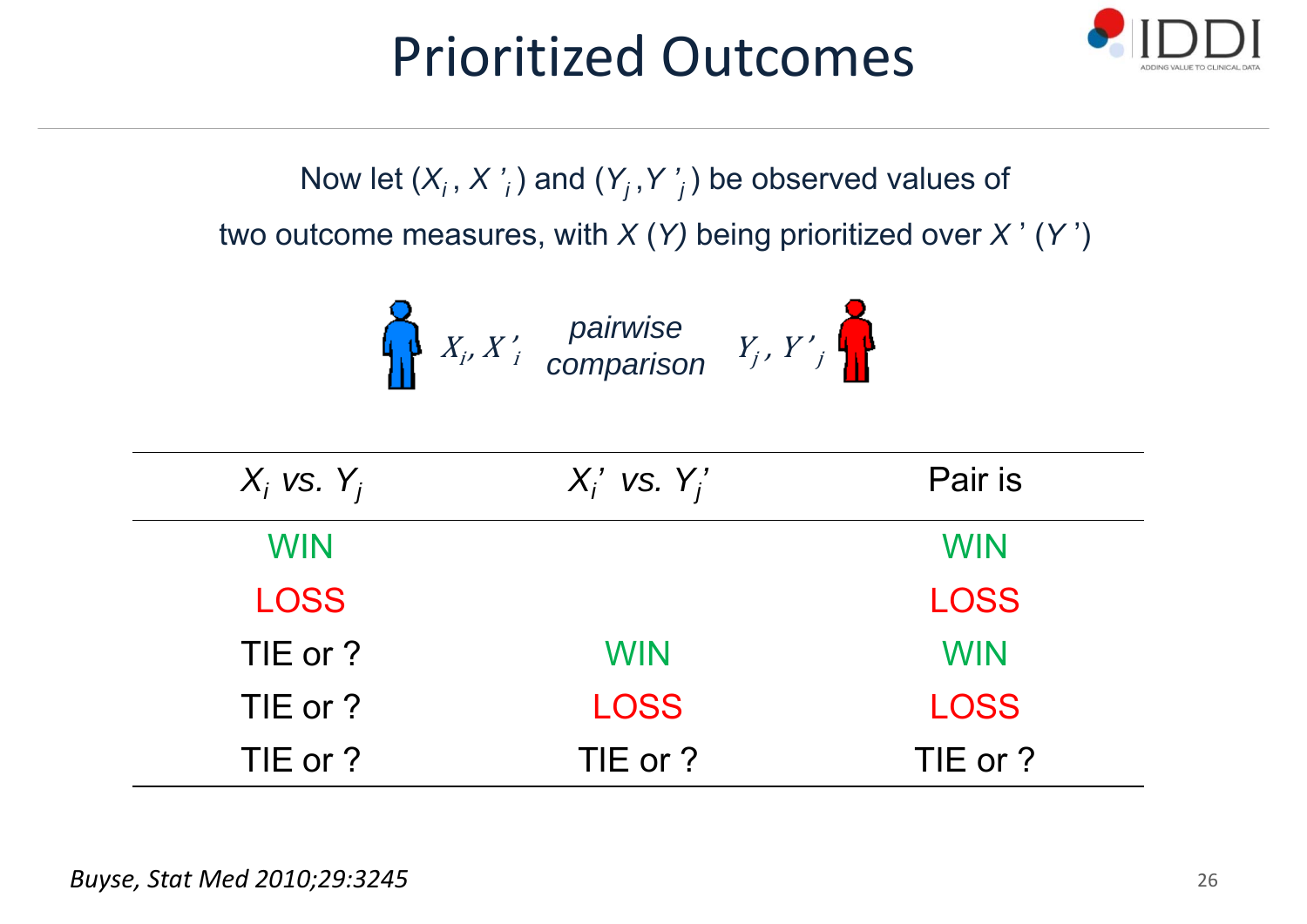## Net Benefit



- •Assume K outcomes
- •Let  $p_{ijk}$  (k=1, ..., K) be equal to

1 if the pair is <sup>a</sup> win for the k‐th outcome ‐1 if the pair is <sup>a</sup> loss for the k‐th outcome 0 if the pair is <sup>a</sup> tie for the k‐th outcome

- •• Define u<sub>ijk</sub>= I(the pair is ? for the k-th outcome)
- •Let

 $U(K) = \sum_{ii} \{p_{ii1}(1-u_{ii1}) + ... + p_{iiK}u_{ii1}...u_{iiK-1}(1-u_{iiK})\} / (nm)$ 

•And

$$
\Delta = E\{U(K)\}
$$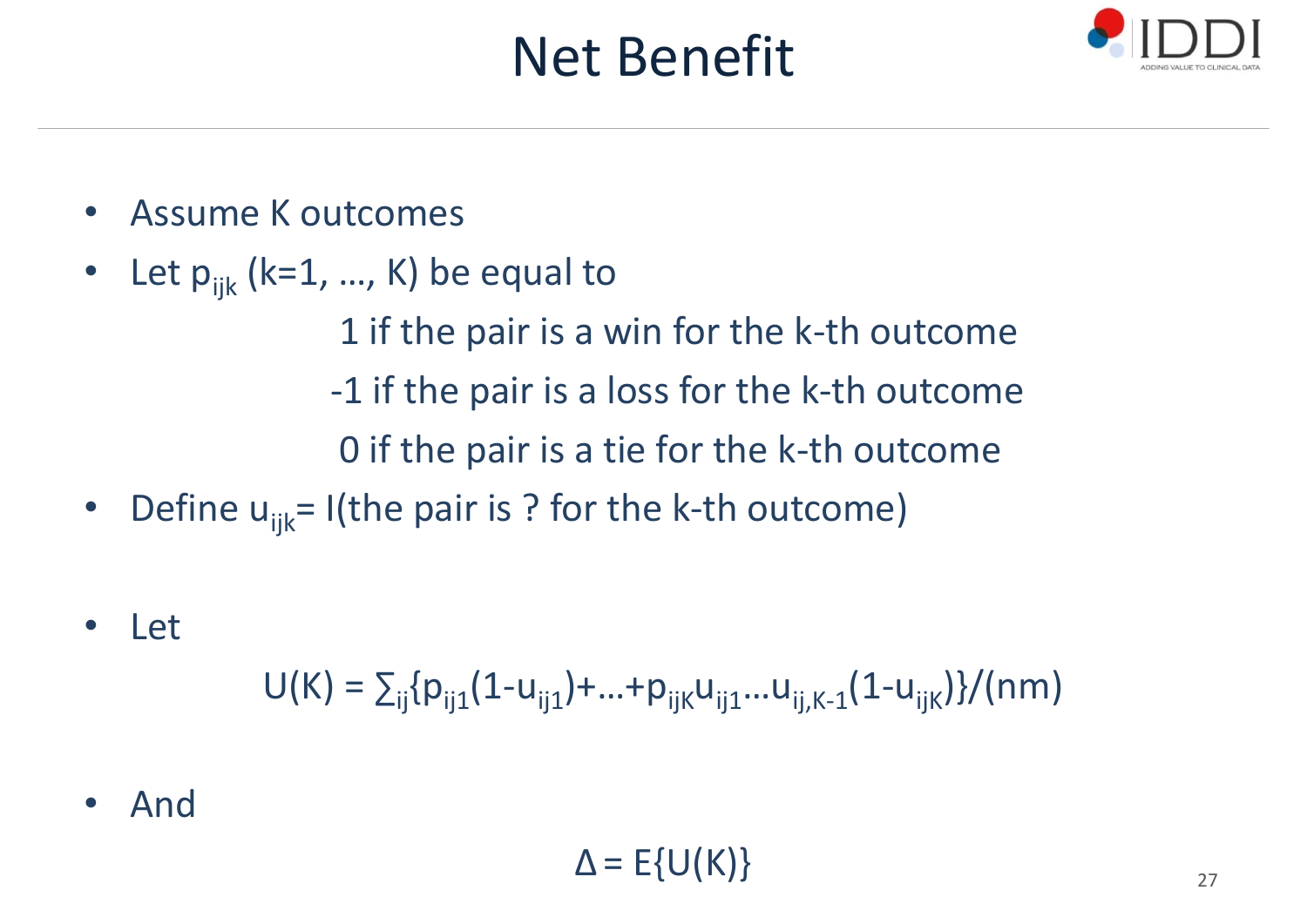## A Recent Example



### Myeloablative Autologous Stem-Cell Transplantation for Severe Scleroderma

K.M. Sullivan, E.A. Goldmuntz, L. Keyes-Elstein, P.A. McSweeney, A. Pinckney, B. Welch, M.D. Mayes, R.A. Nash, L.J. Crofford, B. Eggleston, S. Castina, L.M. Griffith, J.S. Goldstein, D. Wallace, O. Craciunescu, D. Khanna, R.J. Folz, J. Goldin, E.W. St. Clair, J.R. Seibold, K. Phillips, S. Mineishi, R.W. Simms, K. Ballen, M.H. Wener, G.E. Georges, S. Heimfeld, C. Hosing, S. Forman, S. Kafaja, R.M. Silver, L. Griffing, J. Storek, S. LeClercq, R. Brasington, M.E. Csuka, C. Bredeson, C. Keever-Taylor, R.T. Domsic, M.B. Kahaleh, T. Medsger, and D.E. Furst, for the SCOT Study Investigators\*

#### **METHODS**

We randomly assigned adults (18 to 69 years of age) with severe scleroderma to undergo myeloablative autologous stem-cell transplantation (36 participants) or to receive cyclophosphamide (39 participants). The primary end point was a global rank composite score comparing participants with each other on the basis of a hierarchy of disease features assessed at 54 months: death, event-free survival (survival without respiratory, renal, or cardiac failure), forced vital capacity, the score on the Disability Index of the Health Assessment Questionnaire, and the modified Rodnan skin score.

#### **RESULTS**

In the intention-to-treat population, global rank composite scores at 54 months showed the superiority of transplantation (67% of 1404 pairwise comparisons favored transplan- $\tau$  tation and 33% favored cyclophosphamide, P=0.01). In the per-protocol population

N Engl J Med 2018;378:35-47. DOI: 10.1056/NEJMoa1703327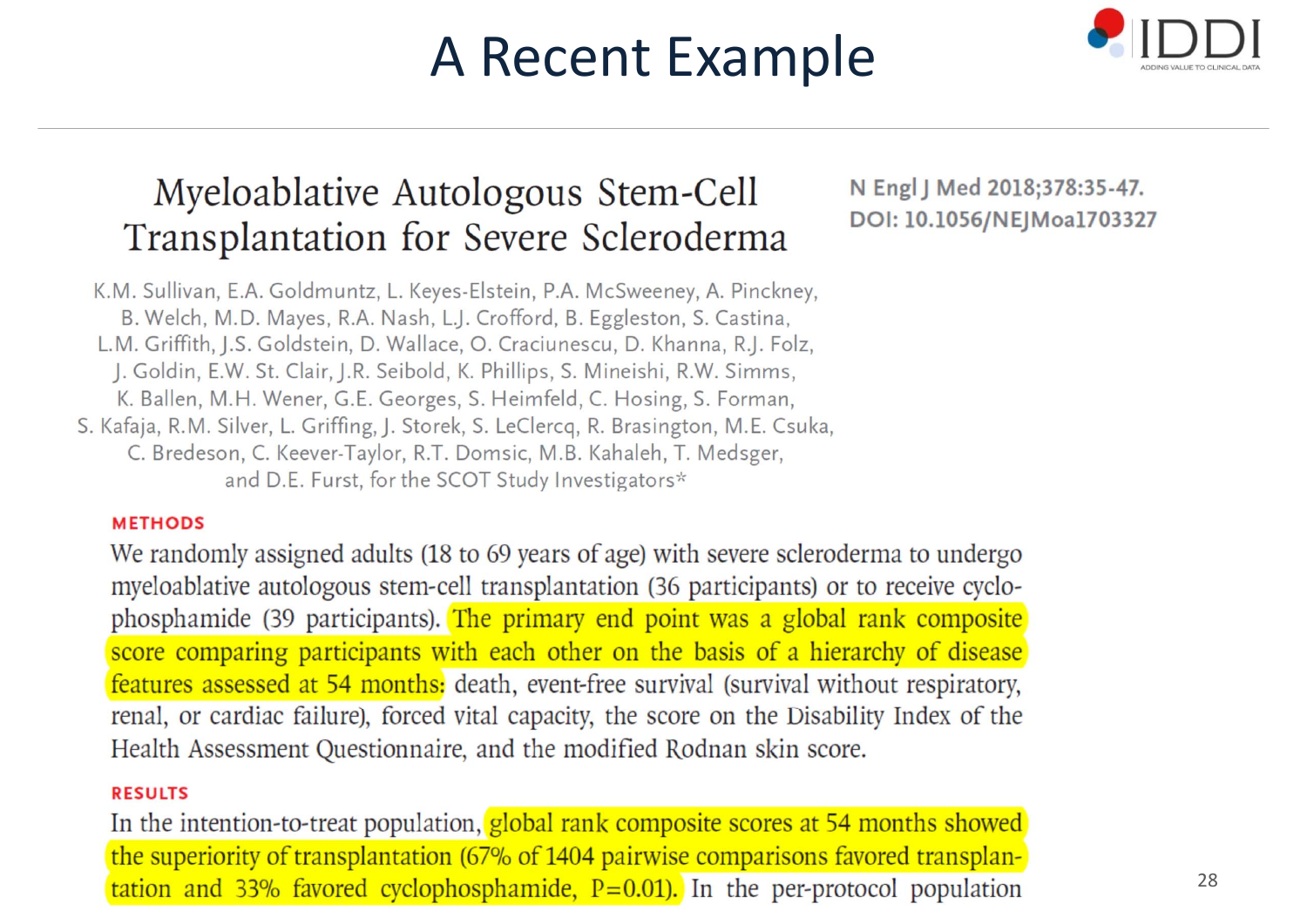# BENEFIT Project

- •**• Biostatistical Estimation of Net Effects** For Individualization of Therapy
- • Funds: the Walloon Region, Biowin – the Health Cluster of Wallonia and Innoviris, the Brussels Institute for Research and Innovation.
- • Partners
	- International Drug Development Institute (IDDI)
	- Bristol‐Myers Squibb
	- – European Organization for Research and Treatment of Cancer (EORTC)
	- Université Catholique de Louvain (UCL)
	- Université Claude Bernard Lyon 1 (Lyon, France)













**OLyon** 



⊻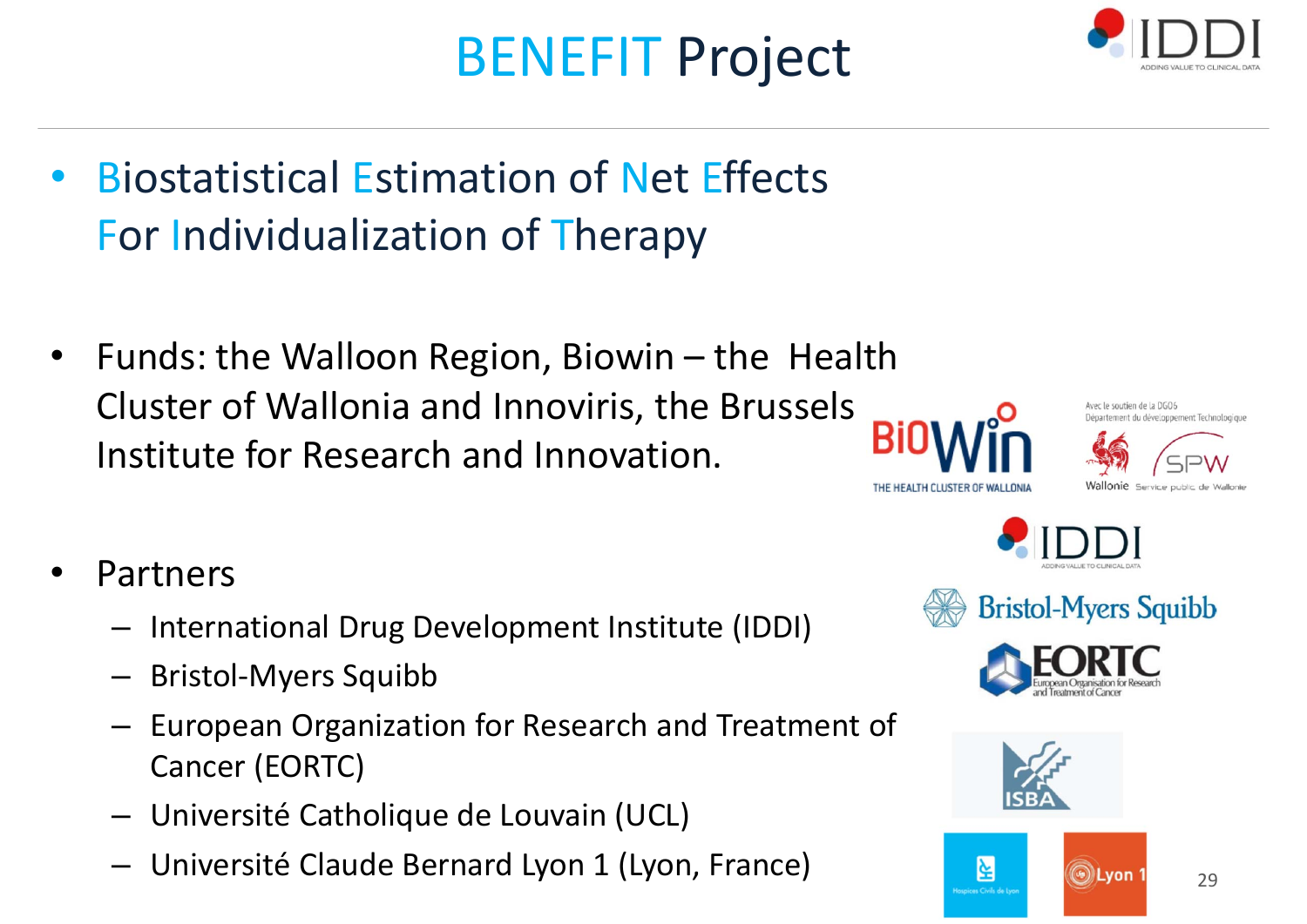# BENEFIT Project: Goals



- • Methods
	- Extensions of GPC (missing data, longitudinal, cross‐over, ...)
	- –"Optimal" GPC (censoring, risk/benefit, ...)
	- –Comparisons with traditional methods
	- Use for trial design
- •Applications (oncology, ophthalmology, ...)
- •• Software
	- –– Open
	- – $-$  Proprietary (design, analysis, patient)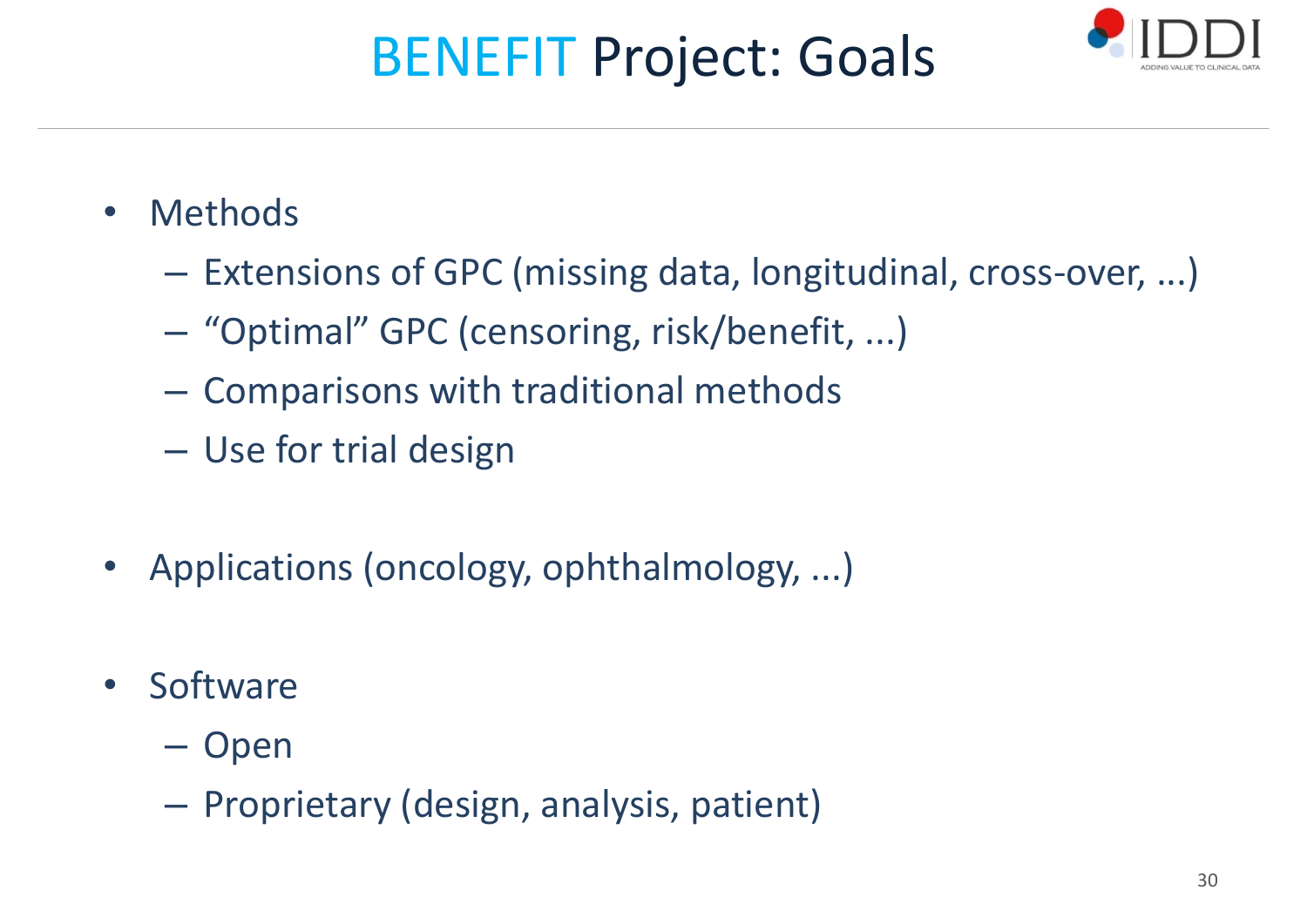# Net Benefit for Longitudinal Data

- •Normally‐distributed outcome Y
- •• Two measurements: "earlier"  $Y_1$  and "later"  $Y_2$
- $Y_2$  "primary"
- •• For uncorrelated  $Y_1$  and  $Y_2$

$$
\Delta = \theta_2 + \theta_1 * \left\{ \Phi\left(\frac{\mu_{20} + \tau_2 - \mu_{21}}{\sigma_2 \sqrt{2}}\right) - \Phi\left(\frac{\mu_{20} - \tau_2 - \mu_{21}}{\sigma_2 \sqrt{2}}\right) \right\}
$$

- =  ${P(T \text{ better for } Y_2) P(C \text{ better for } Y_2)} +$  ${P(T \text{ better for } Y_1) - P(C \text{ better for } Y_1)} \cdot P(tie \text{ on } Y_1)$
- = (Net benefit for Y<sub>2</sub>) + (Net benefit for Y<sub>1</sub>)∙P(tie on Y<sub>2</sub>)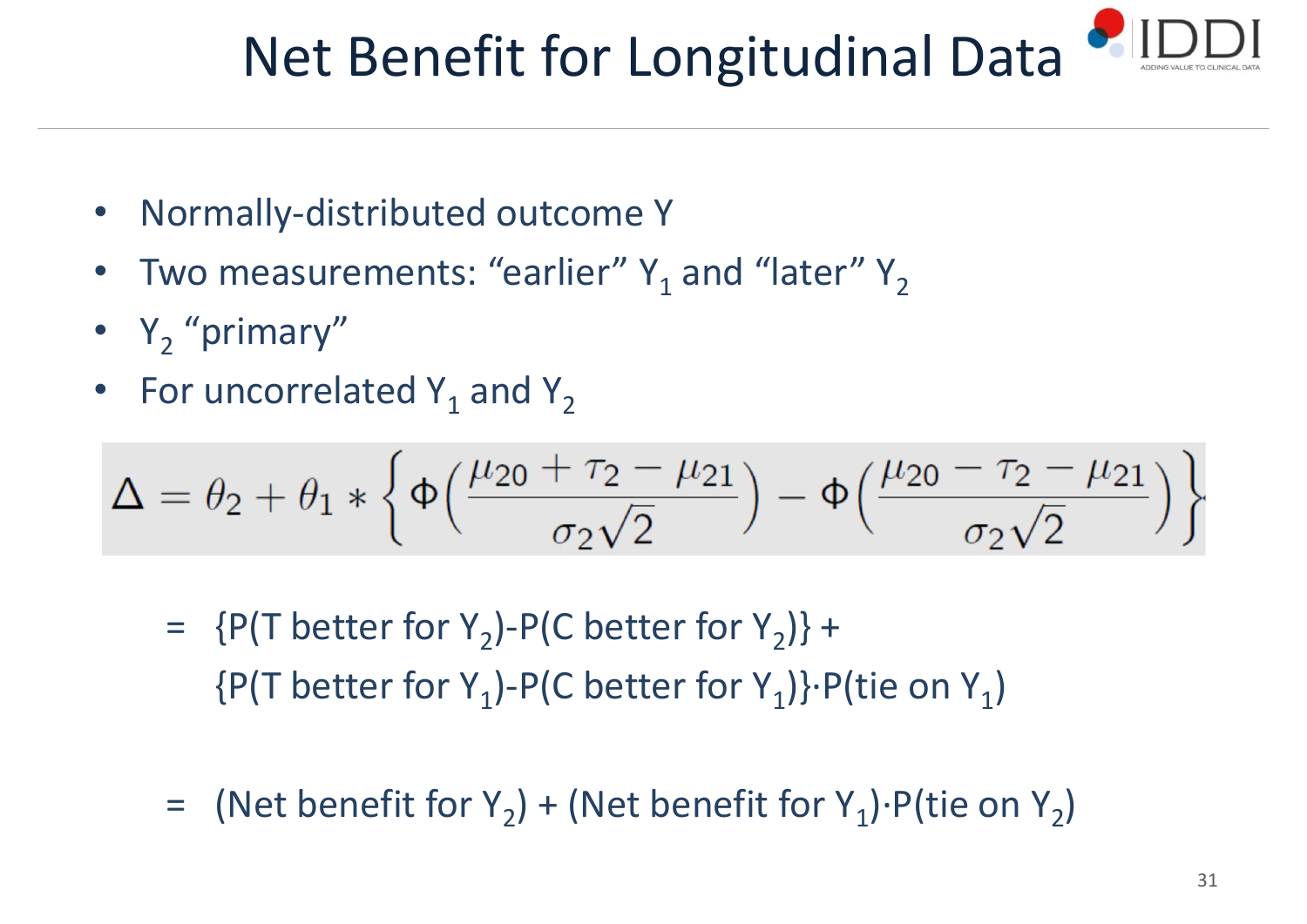# Net Benefit Under MCAR Dropout

- •• Data for  $Y_1$  complete
- •• Data for  $Y_2$  missing completely at random in each treatment group –  $\omega_0$  = P(Y<sub>2</sub> observed for control),  $\omega_1$  = P(Y<sub>2</sub> observed for treatment)
- •• Then, for uncorrelated  $Y_1$  and  $Y_2$ ,  $\Delta_{\text{MCR}} = \omega_0 \omega_1 \Delta + \theta_1 (1 - \omega_0 \omega_1)$
- •Hence, estimation ignoring missing data (even for MCAR) is biased!
- •A corrected estimator obtained from

$$
\Delta = {\Delta_{\text{MCAR}} - \theta_1 (1 - \omega_0 \omega_1)} / (\omega_0 \omega_1)
$$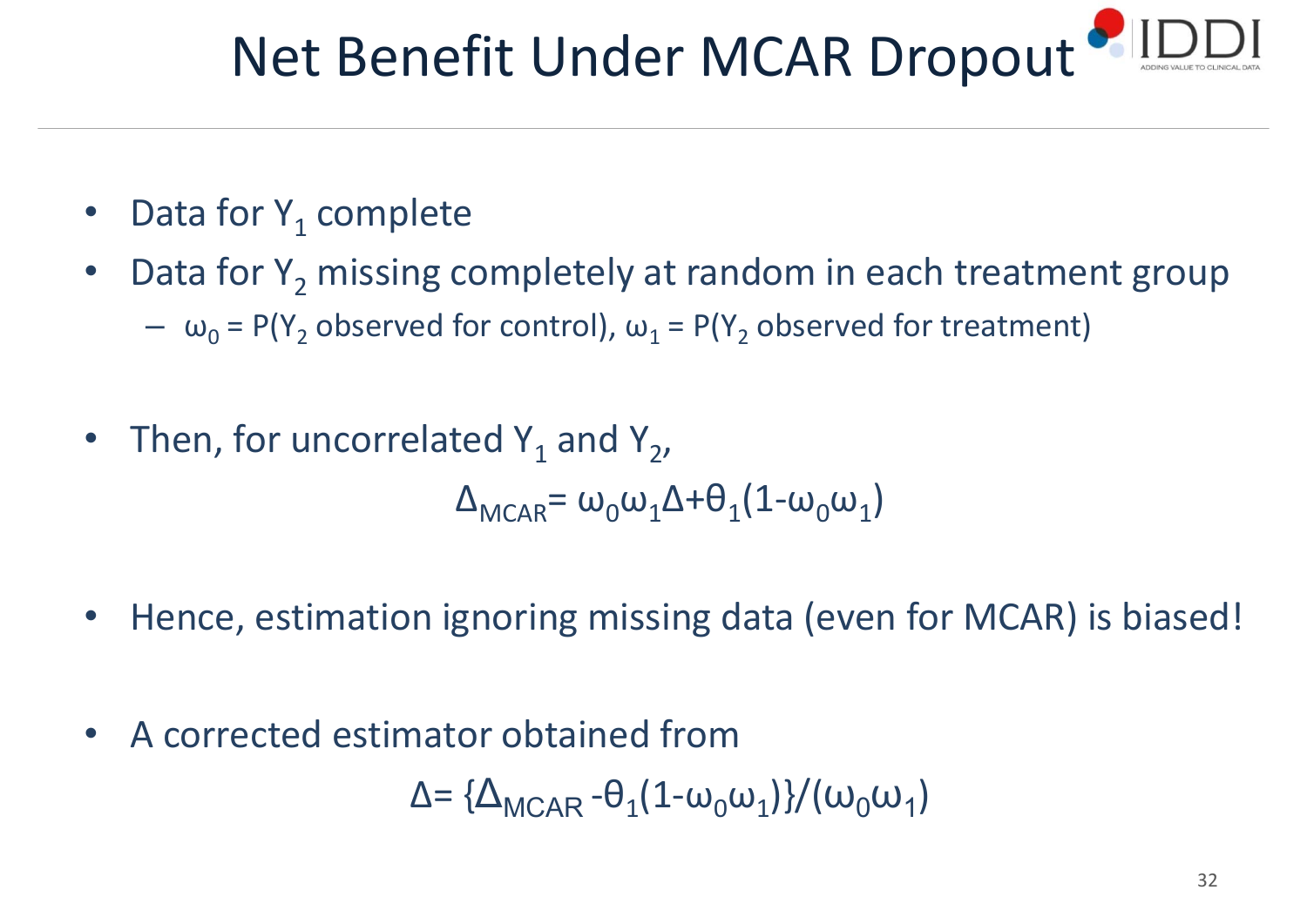# Net Benefit Under Dropout/Correlation

- Formulae quickly complicate for correlated  $Y_1$  and  $Y_2$ 
	- MCAR:

$$
\Delta = \theta_{2} \Phi(\beta_{0}) \Phi(\beta_{0} + \gamma) + \theta_{1} (1 - \Phi(\beta_{0}) \Phi(\beta_{0} + \gamma)) + \n+ \Phi(\beta_{0}) \Phi(\beta_{0} + \gamma) \Big(\frac{1}{\sigma_{1}^{2}} \int_{-\infty}^{\infty} \phi\Big(\frac{y_{11} - \mu_{11}}{\sigma_{1}}\Big) \Big(BvN(h_{11}, \frac{y_{11} - \tau_{1} - \mu_{10}}{\sigma_{1}}; \rho_{3}) - \nBvN(h_{12}, \frac{y_{11} - \tau_{1} - \mu_{10}}{\sigma_{1}}; \rho_{3})\Big) dy_{11} - \n+ \frac{1}{\sigma_{1}} \int_{-\infty}^{\infty} \phi\Big(\frac{y_{10} - \mu_{10}}{\sigma_{1}}\Big) \Big(BvN(h_{13}, \frac{y_{10} - \tau_{1} - \mu_{11}}{\sigma_{1}}; -\rho_{3}) - \nBvN(h_{14}, \frac{y_{10} - \tau_{1} - \mu_{11}}{\sigma_{1}}; \rho_{3})\Big) dy_{10}\Big)
$$

- $\bullet$ Even more for MAR…
- $\bullet$ Nevertheless, IPW estimators can be constructed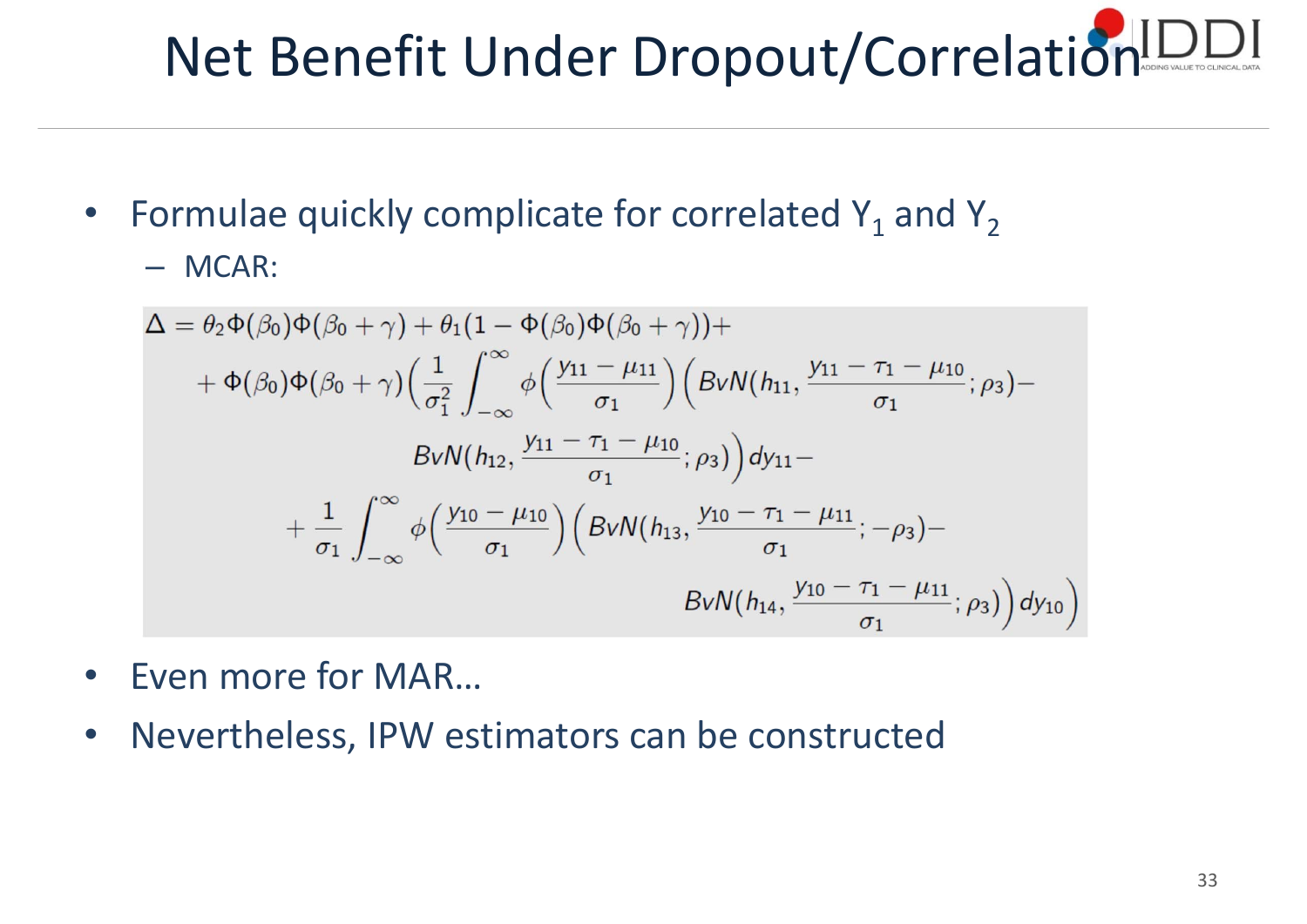# Closing Remarks (1)



- $\bullet$  GPCs are attractive
	- –- In terms of patient centricity:
		- •"Net benefit", <sup>a</sup> patient‐relevant measure
		- Accommodate prioritized outcomes
	- In statistical terms:
		- •Equivalent to standard non‐parametric tests in simple cases
		- •May have better power than, e.g., the logrank test
		- Allow for testing of clinically relevant differences